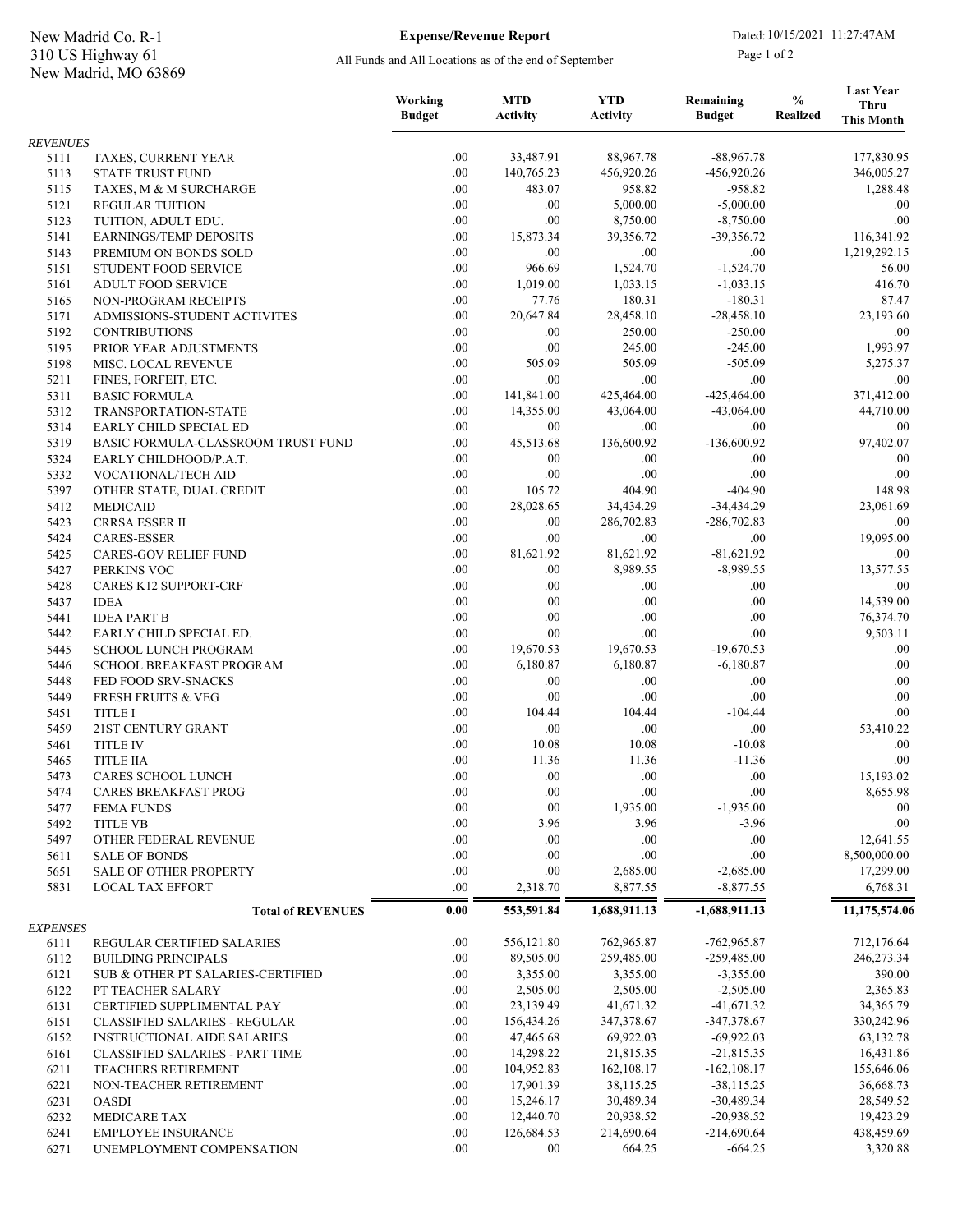## New Madrid, MO 63869 310 US Highway 61

All Funds and All Locations as of the end of September

**Expense/Revenue Report** Dated: 10/15/2021 11:27:47AM Page 2 of 2

|                       |                                      | Working<br><b>Budget</b> | <b>MTD</b><br><b>Activity</b> | <b>YTD</b><br><b>Activity</b> | Remaining<br><b>Budget</b> | $\frac{0}{0}$<br><b>Realized</b> | <b>Last Year</b><br><b>Thru</b><br><b>This Month</b> |
|-----------------------|--------------------------------------|--------------------------|-------------------------------|-------------------------------|----------------------------|----------------------------------|------------------------------------------------------|
| <b>EXPENSES</b> cont. |                                      |                          |                               |                               |                            |                                  |                                                      |
| 6311                  | PURCHASES INSTR SERVICES             | .00                      | 16,424.82                     | 72,659.23                     | $-72,659.23$               |                                  | 40,238.96                                            |
| 6312                  | INSTRUCTIONAL PROGRAM IMPROVEMENT    | .00                      | 284.90                        | 7,067.70                      | $-7,067.70$                |                                  | 206.37                                               |
| 6313                  | <b>PUPIL SERVICES</b>                | .00.                     | 796.00                        | 872.00                        | $-872.00$                  |                                  | 5,535.50                                             |
| 6316                  | DATA PROCESSING SERVICES             | .00.                     | .00.                          | 3,960.00                      | $-3,960.00$                |                                  | 3,960.00                                             |
| 6317                  | <b>LEGAL SERVICES</b>                | .00                      | 364.00                        | 364.00                        | $-364.00$                  |                                  | 6,044.00                                             |
| 6318                  | <b>ELECTION SERVICES</b>             | .00.                     | .00                           | .00                           | .00.                       |                                  | 8,211.23                                             |
| 6319                  | OTHER PROFESSIONAL SERVICES          | .00                      | 10,923.45                     | 28,930.13                     | $-28,930.13$               |                                  | 75,082.48                                            |
| 6331                  | <b>CLEANING SERVICES</b>             | .00                      | 1,046.85                      | 1,046.85                      | $-1,046.85$                |                                  | 1,912.86                                             |
| 6332                  | REPAIRS & MAINTENANCE                | 34,500.00                | 110,746.69                    | 196,640.10                    | $-162, 140.10$             | 570.0%                           | 123,438.55                                           |
| 6334                  | <b>EQUIPMENT RENTAL</b>              | .00                      | 599.00                        | 1,957.00                      | $-1,957.00$                |                                  | 390.00                                               |
| 6335                  | WATER AND SEWER                      | .00                      | 1,550.31                      | 8,143.59                      | $-8,143.59$                |                                  | 2,143.25                                             |
| 6336                  | <b>TRASH REMOVAL</b>                 | .00.                     | 1,500.00                      | 4,500.00                      | $-4,500.00$                |                                  | 4,500.00                                             |
| 6337                  | TECHNOLOGY REPAIRS & MAINT           | .00                      | 243.76                        | 3,654.76                      | $-3,654.76$                |                                  | 5,478.69                                             |
| 6338                  | <b>TECH RENTALS</b>                  | .00                      | 4,588.22                      | 16,895.19                     | $-16,895.19$               |                                  | 20,805.62                                            |
| 6339                  | OTHER PROPERTY SRVCS-PEST CONTROL    | .00.                     | 595.00                        | 1,190.00                      | $-1,190.00$                |                                  | 1,190.00                                             |
| 6343                  | <b>TRAVEL</b>                        | .00.                     | 596.87                        | 4,714.01                      | $-4,714.01$                |                                  | 306.70                                               |
| 6349                  | OTHER TRANSPORTATION SERVICES        | .00.                     | $.00\,$                       | 411.65                        | $-411.65$                  |                                  | 626.49                                               |
| 6361                  | COMMUNICATION                        | .00                      | $-511.46$                     | 8,196.67                      | $-8,196.67$                |                                  | 14,335.83                                            |
| 6362                  | <b>ADVERTISING</b>                   | .00                      | 367.56                        | 763.78                        | $-763.78$                  |                                  | 1,523.73                                             |
| 6371                  | <b>DUES &amp; MEMBERSHIPS</b>        | $.00\,$                  | 100.00                        | 37,518.04                     | $-37,518.04$               |                                  | 35,320.35                                            |
| 6391                  | OTHER PURCHASED SERVICES             | .00                      | 14,824.32                     | 14,824.32                     | $-14,824.32$               |                                  | 19,154.74                                            |
| 6398                  | OTHER EXPENSE-PRIOR YR ADJ           | .00                      | 750.00                        | 613.25                        | $-613.25$                  |                                  | 500.00                                               |
| 6411                  | <b>GENERAL SUPPLIES</b>              | 434,135.00               | 72,544.31                     | 224,104.56                    | 210,030.44                 | 51.6%                            | 191,625.78                                           |
| 6412                  | <b>TECHNOLOGY SUPPLIES</b>           | .00.                     | 143,430.48                    | 333,449.53                    | $-333,449.53$              |                                  | 128,503.48                                           |
| 6431                  | <b>INSTRUCTIONAL SUPPLIES</b>        | .00                      | 179,678.11                    | 469,794.38                    | $-469,794.38$              |                                  | 293,397.28                                           |
| 6451                  | <b>RESOURCE MATERIALS</b>            | .00.                     | 2,532.65                      | 5,715.62                      | $-5,715.62$                |                                  | 834.70                                               |
| 6471                  | <b>FOOD SUPPLIES</b>                 | .00                      | 746.15                        | 746.15                        | $-746.15$                  |                                  | 3,927.60                                             |
| 6481                  | <b>ELECTRIC</b>                      | .00                      | 32,864.21                     | 89,165.96                     | $-89,165.96$               |                                  | 81,281.26                                            |
| 6484                  | <b>FUEL FOR HEATING</b>              | .00.                     | 1,881.44                      | 14,009.63                     | $-14,009.63$               |                                  | 8,174.20                                             |
| 6486                  | <b>GASOLINE/DIESEL</b>               | .00                      | 10,453.79                     | 14,022.23                     | $-14,022.23$               |                                  | .00                                                  |
| 6491                  | OTHER SUPPLIES-FOOD SRV              | .00                      | .00                           | .00                           | .00                        |                                  | .00                                                  |
| 6521                  | BUILDING-CONSTRUCTION                | .00.                     | 1,030,872.06                  | 2,854,149.73                  | $-2,854,149.73$            |                                  | 2,162,564.58                                         |
| 6531                  | CAPITAL IMPROVEMENT                  | .00                      | $-3,461.00$                   | 271.88                        | $-271.88$                  |                                  | 27,190.00                                            |
| 6541                  | EQUIPMENT-GENERAL                    | .00                      | 2,461.00                      | 28,873.00                     | $-28,873.00$               |                                  | 3,956.58                                             |
| 6542                  | EQUIP-INSTRUCTIONAL                  | 41,962.00                | 43,448.99                     | 86,570.96                     | $-44,608.96$               | 206.3%                           | 6,054.00                                             |
| 6543                  | <b>TECHNOLOGY EQUIP</b>              | .00                      | 3,461.00                      | 81,043.92                     | $-81,043.92$               |                                  | 23,193.50                                            |
| 6544                  | TECHNOLOGY SOFTWARE                  | .00                      | .00                           | 55,166.00                     | $-55,166.00$               |                                  | .00                                                  |
| 6551                  | VEHICLES-EXCEPT SCHOOL BUSES         | .00.                     | .00.                          | 28,308.00                     | $-28,308.00$               |                                  | .00                                                  |
| 6611                  | PRINCIPAL-BONDS                      | .00                      | .00                           | .00                           | .00                        |                                  | .00                                                  |
| 6613                  | LEASE PURCHASE PRINCIPAL             | .00                      | .00                           | 39,999.06                     | -39,999.06                 |                                  | 39,004.37                                            |
| 6621                  | <b>INTEREST-BONDS</b>                | .00                      | .00.                          | 200,856.25                    | $-200,856.25$              |                                  | 15,306.25                                            |
| 6623                  | <b>INTEREST LEASE PURCHASE</b>       | .00.                     | .00                           | 2,811.34                      | $-2,811.34$                |                                  | 3,806.03                                             |
| 6631                  | <b>FEES-BONDS</b>                    | .00                      | .00                           | 318.00                        | $-318.00$                  |                                  | 113,700.00                                           |
|                       | <b>Total of EXPENSES</b>             | 510,597.00               | 2,856,753.55                  | 6,920,402.88                  | $-6,409,805.88$            | 1,355.4%                         | 5,560,872.33                                         |
|                       | <b>Revenue over (under) Expenses</b> | $-510,597.00$            | $-2,303,161.71$               | $-5,231,491.75$               | 4,720,894.75               |                                  | 5,614,701.73                                         |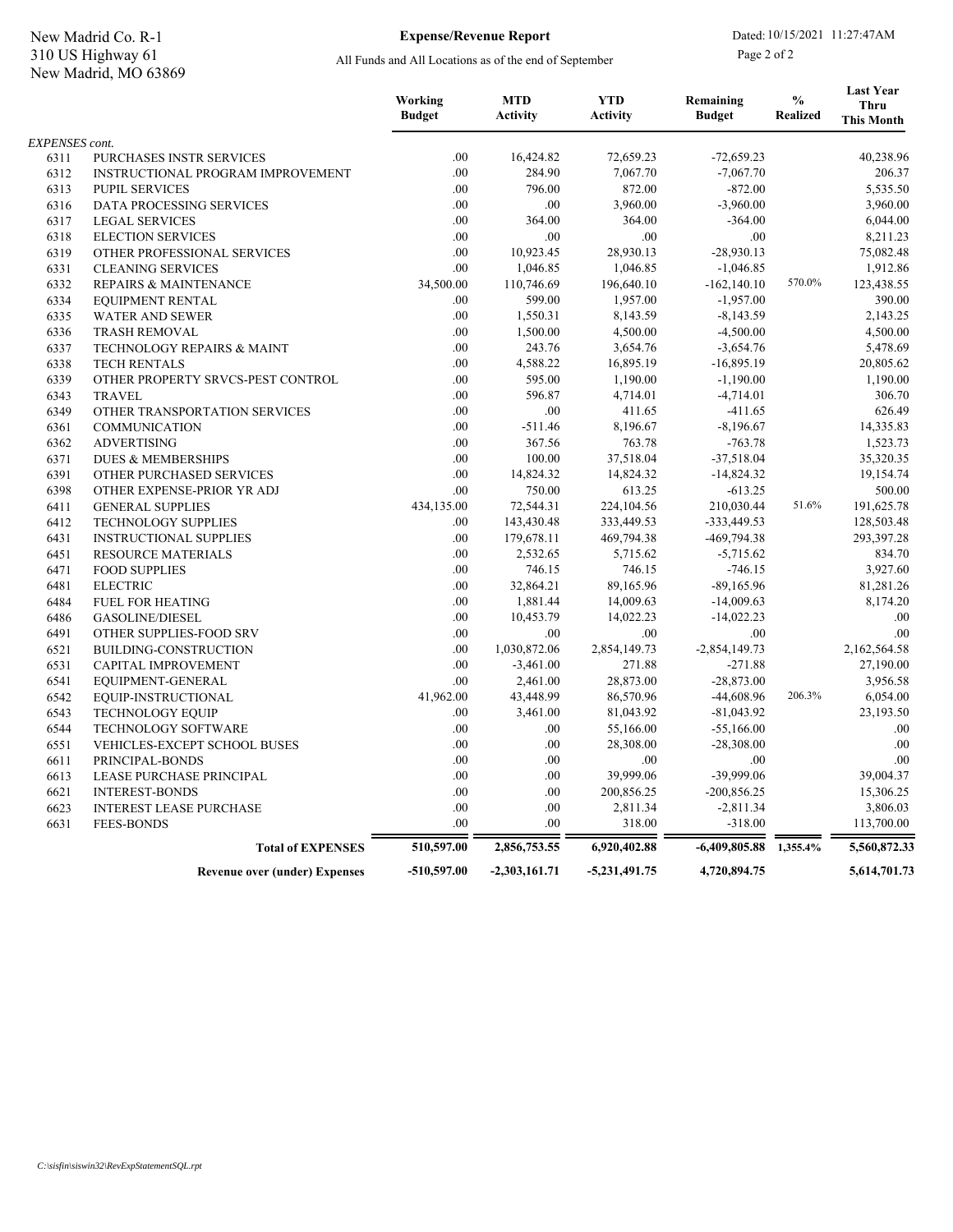New Madrid, MO 63869 310 US Highway 61 New Madrid Co. R-1

#### Dated: 10/15/2021 Page No: 1 of

Period: From Jul To Sep Year: 2021-2022

| Check No.       | Date     | Description                      | <b>Check Amount</b> | <b>Void Amount</b> | Month |
|-----------------|----------|----------------------------------|---------------------|--------------------|-------|
| Account Number: | 1893157  | <b>BANK OF NEW MADRID</b>        |                     |                    |       |
| 032156          | 07/01/21 | <b>ALLEN FRY</b>                 | 15.23               | $0.00\,$           | 7     |
| 032157          | 07/01/21 | AMAZON CAPITAL SERVICES, INC.    | 5,524.19            | 0.00               | 7     |
| 032158          | 07/01/21 | AMERICAN LIBRARY ASSOCIATION     | 41.40               | 0.00               | 7     |
| 032159          | 07/01/21 | ANTHONY COMSTOCK                 | 497.16              | 0.00               | 7     |
| 032160          | 07/01/21 | AT & T MOBILITY                  | 246.07              | 0.00               | 7     |
| 032161          | 07/01/21 | <b>BANK OF NEW MADRID</b>        | 42,810.40           | 0.00               | 7     |
| 032162          | 07/01/21 | <b>BG INNOVATIONS</b>            | 2,400.00            | 0.00               | 7     |
| 032163          | 07/01/21 | <b>CHRIS NANCE</b>               | 187.20              | 0.00               | 7     |
| 032164          | 07/01/21 | DATA RECOGNITION CORPORATION     | 1,040.40            | $0.00\,$           | 7     |
| 032165          | 07/01/21 | <b>EDUCATIONPLUS</b>             | 375.00              | 0.00               | 7     |
| 032166          | 07/01/21 | <b>EWELL EDUCATION SERVICES</b>  | 25.00               | 0.00               | 7     |
| 032167          | 07/01/21 | FGR MECHANICAL                   | 1,871.80            | 0.00               | 7     |
| 032168          | 07/01/21 | FREDERICKTOWN R-1 SCHOOL         | 4,494.91            | 0.00               | 7     |
| 032169          | 07/01/21 | <b>HILLYARD/ST LOUIS</b>         | 15,956.21           | 0.00               | 7     |
| 032170          | 07/01/21 | <b>HUTCHESON FORD</b>            | 22,500.00           | $0.00\,$           | 7     |
| 032170          | 07/01/21 | 32170 is VOIDED                  | 0.00                | 22,500.00          | 7     |
| 032171          | 07/01/21 | LAKESHORE LEARNING               | 1,252.35            | 0.00               | 7     |
| 032172          | 07/01/21 | LESTERVILLE R-IV SCHOOLS         | 968.78              | $0.00\,$           | 7     |
| 032173          | 07/01/21 | <b>MARE</b>                      | 500.00              | 0.00               | 7     |
| 032174          | 07/01/21 | MARGARITAVILLE LAKE RESORT       | 240.72              | 0.00               | 7     |
| 032175          | 07/01/21 | METALWELD INC.                   | 12,445.00           | 0.00               | 7     |
| 032176          | 07/01/21 | MISSOURI TEACHING JOBS           | 200.00              | 0.00               | 7     |
| 032177          | 07/01/21 | <b>MSBA</b>                      | 279.14              | $0.00\,$           | 7     |
| 032178          | 07/01/21 | <b>MSBA</b>                      | 7,860.00            | 0.00               | 7     |
| 032179          | 07/01/21 | NEC CLOUD COMMUNICATIONS AMERICA | 461.01              | 0.00               | 7     |
| 032180          | 07/01/21 | NEW MADRID COUNTY WATER          | 1,820.00            | 0.00               | 7     |
| 032181          | 07/01/21 | PETTY CASH                       | 72.50               | $0.00\,$           | 7     |
| 032182          | 07/01/21 | POSTMASTER/NEW MADRID            | 212.00              | 0.00               | 7     |
| 032183          | 07/01/21 | PROJECT LEAD THE WAY             | 2,200.00            | 0.00               | 7     |
| 032184          | 07/01/21 | SHERWIN WILLIAMS                 | 319.38              | 0.00               | 7     |
| 032185          | 07/01/21 | <b>SOUTHEAST RPDC</b>            | 551.80              | 0.00               | 7     |
| 032186          | 07/01/21 | ST. JAMES R-I SCHOOL DST         | 4,439.21            | 0.00               | 7     |
| 032187          | 07/01/21 | SYMMETRY ENERGY SOLUTIONS, LLC   | 5,913.87            | 0.00               | 7     |
| 032188          | 07/01/21 | <b>T J S LANDSCAPE SERVICE</b>   | 2,640.00            | 0.00               | 7     |
| 032189          | 07/01/21 | THE MASTER TEACHER INC.          | 2,499.00            | 0.00               |       |
| 032190          | 07/01/21 | ULTIMATE AIR TRAMPOLINE PARK     | 207.00              | 0.00               | 7     |
| 032191          | 07/01/21 | WAGNER PORTRAIT GROUP            | 420.00              | $0.00\,$           | 7     |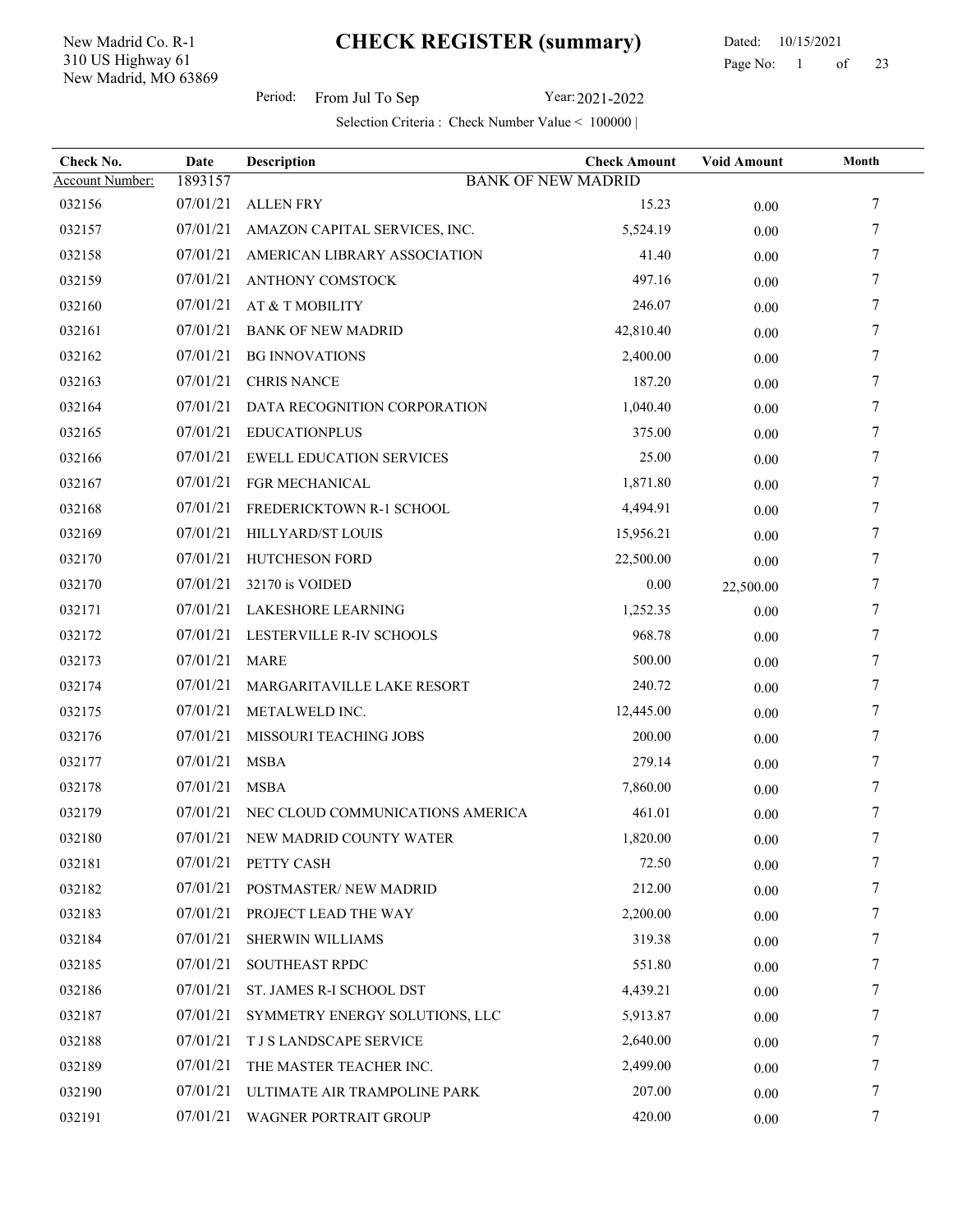New Madrid, MO 63869 310 US Highway 61 New Madrid Co. R-1

 Dated: 10/15/2021 Page No: 2 of

Period: From Jul To Sep Year: 2021-2022

| Check No.<br>032192 | Date<br>07/01/21 | <b>Description</b><br>AMAZON CAPITAL SERVICES, INC. | <b>Check Amount</b><br>12,410.64 | <b>Void Amount</b><br>0.00 | Month<br>7 |
|---------------------|------------------|-----------------------------------------------------|----------------------------------|----------------------------|------------|
| 032193              | 07/01/21         | <b>BLICK ART MATERIALS</b>                          | 439.51                           | 0.00                       | 7          |
| 032194              | 07/01/21         | SCHOOL SPECIALTY LLC                                | 109.50                           | 0.00                       | 7          |
| 032195              | 07/01/21         | <b>LAKESHORE LEARNING</b>                           | 573.85                           | 0.00                       | 7          |
| 032196              | 07/01/21         | REALLY GOOD STUFF LLC                               | 187.99                           | 0.00                       |            |
| 032197              | 07/01/21         | ROCHESTER 100 INC.                                  | 838.00                           | $0.00\,$                   | 7          |
| 032198              | 07/01/21         | <b>DECKER EQUIPMENT</b>                             | 1,282.99                         | 0.00                       | 7          |
| 032199              | 07/01/21         | <b>SCHOOL SPECIALTY LLC</b>                         | 103.98                           | 0.00                       | 7          |
| 032200              | 07/01/21         | UNITED ART & EDUCATION                              | 460.43                           | 0.00                       | 7          |
| 032201              | 07/01/21         | ZANER-BLOSER                                        | 36,043.32                        | 0.00                       | 7          |
| 032202              | 07/08/21         | AMAZON CAPITAL SERVICES, INC.                       | 13,100.64                        | 0.00                       | 7          |
| 032203              | 07/08/21         | <b>ARAMARK</b>                                      | 421.20                           | 0.00                       | 7          |
| 032204              | 07/08/21         | AT & T MOBILITY                                     | 528.81                           | 0.00                       | 7          |
| 032205              | 07/08/21         | BEST SANITATION SERVICE                             | 1,500.00                         | $0.00\,$                   | 7          |
| 032206              | 07/08/21         | <b>BUSTER KIMBALL PAINTING</b>                      | 7,600.00                         | 0.00                       | 7          |
| 032207              | 07/08/21         | <b>CITY OF MATTHEWS</b>                             | 26.93                            | 0.00                       | 7          |
| 032208              | 07/08/21         | COAST TO COAST SIGNS                                | 127.50                           | 0.00                       | 7          |
| 032209              | 07/08/21         | DECOTA ELECTRIC SUPPLY                              | 253.60                           | 0.00                       | 7          |
| 032210              | 07/08/21         | ETHAN G FLOOD                                       | 86.16                            | 0.00                       | 7          |
| 032211              | 07/08/21         | HAWTHORNE ED SERVICES                               | 196.00                           | 0.00                       | 7          |
| 032212              | 07/08/21         | LITERACY RESOURCES, LLC                             | 539.87                           | 0.00                       | 7          |
| 032213              | 07/08/21         | HERFF JONES LLC                                     | 14.53                            | 0.00                       | 7          |
| 032214              | 07/08/21         | HILLYARD/ST LOUIS                                   | 10,308.82                        | 0.00                       | 7          |
| 032215              | 07/08/21         | INTRADO INTERACTIVE SERVICES CORP                   | 2,530.71                         | 0.00                       | 7          |
| 032216              | 07/08/21         | <b>JOE MOSS</b>                                     | 159.32                           | 0.00                       | 7          |
| 032217              | 07/08/21         | LOWES                                               | 633.17                           | $0.00\,$                   |            |
| 032218              |                  | 07/08/21 M & M CROSS SERVICE                        | 135.00                           | 0.00                       |            |
| 032219              | 07/08/21         | WILLIAM V MACGILL & CO                              | 178.18                           | $0.00\,$                   | 7          |
| 032220              | 07/08/21         | <b>MADISON APPLETON</b>                             | 41.75                            | $0.00\,$                   | 7          |
| 032221              | 07/08/21         | MASA                                                | 989.00                           | 0.00                       | 7          |
| 032222              | 07/08/21         | MISSOURI DEPT. OF REVENUE                           | 332.50                           | 0.00                       | 7          |
| 032223              | 07/08/21         | <b>MSBA</b>                                         | 250.00                           | 0.00                       | 7          |
| 032224              | 07/08/21         | MUNICIPAL LIGHT & POWER                             | 16,027.59                        | 0.00                       | 7          |
| 032225              | 07/08/21         | NAVIGATE BUILDING SOLUTIONS, LLC                    | 25,649.00                        | 0.00                       |            |
| 032226              | 07/08/21         | NOVATECH, INC.                                      | 13,522.35                        | $0.00\,$                   | 7          |
| 032227              | 07/08/21         | PAR INC.                                            | 146.30                           | 0.00                       | 7          |
| 032228              | 07/08/21         | PATE HOGAN                                          | 120.00                           | $0.00\,$                   | 7          |
| 032229              | 07/08/21         | PRODUCTIVITY PLUS ACCOUNT                           | 418.41                           | $0.00\,$                   | 7          |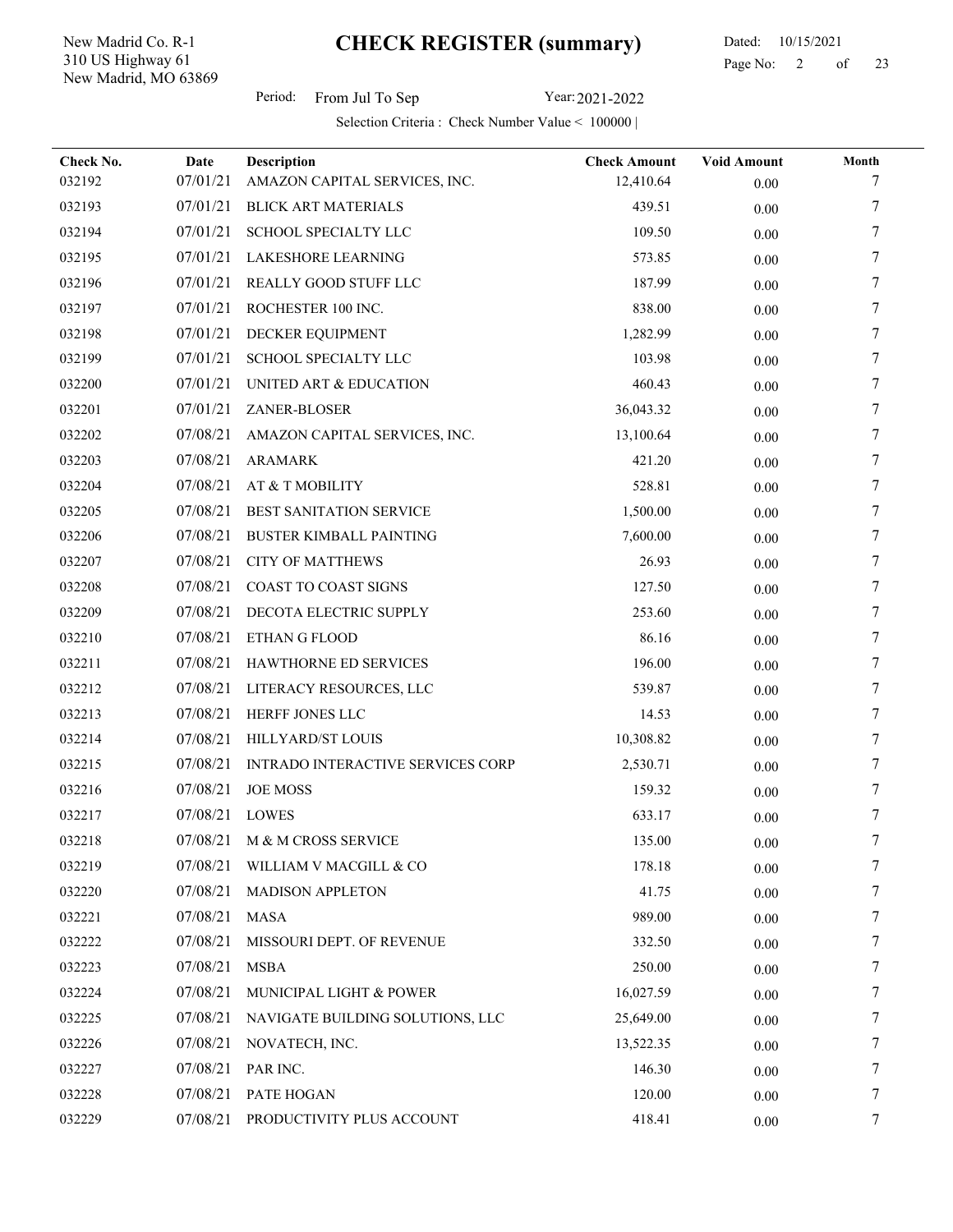New Madrid, MO 63869 310 US Highway 61 New Madrid Co. R-1

Period: From Jul To Sep Year: 2021-2022

| Check No. | Date<br>07/08/21 | <b>Description</b><br>QUILL CORPORATION | <b>Check Amount</b><br>355.19 | <b>Void Amount</b> | Month<br>7 |
|-----------|------------------|-----------------------------------------|-------------------------------|--------------------|------------|
| 032230    | 07/08/21         |                                         |                               | 0.00               |            |
| 032231    | 07/08/21         | <b>RONS SMALL ENGINE</b>                | 10,848.00                     | 0.00               |            |
| 032232    |                  | SEMO ELECTRIC COOP.                     | 35.00                         | 0.00               | 7          |
| 032233    | 07/08/21         | SHI INTERNATIONAL CORP                  | 5,330.00                      | 0.00               | 7          |
| 032234    | 07/08/21         | SLUSHER FARM & HOME INC.                | 10.99                         | 0.00               |            |
| 032235    | 07/08/21         | SUPER DUPER PUBLICATIONS                | 659.69                        | $0.00\,$           | 7          |
| 032236    | 07/08/21         | <b>TEXTCASTER</b>                       | 1,495.00                      | 0.00               | 7          |
| 032237    | 07/08/21         | TONI LYNNE LAWFIELD                     | 130.00                        | 0.00               | 7          |
| 032238    | 07/08/21         | <b>TOOLS 4 READING</b>                  | 1,800.00                      | 0.00               | 7          |
| 032239    | 07/08/21         | <b>TROX</b>                             | 13,377.00                     | 0.00               | 7          |
| 032240    | 07/08/21         | <b>ULINE</b>                            | 687.94                        | 0.00               | 7          |
| 032241    | 07/08/21         | UNITED TERMITE & PEST CONTROL LLC       | 595.00                        | 0.00               | 7          |
| 032242    | 07/20/21         | <b>ARNITA J ROSS</b>                    | 229.23                        | 0.00               | 7          |
| 032243    | 07/15/21         | <b>AED SUPERSTORE</b>                   | 47.60                         | $0.00\,$           | 7          |
| 032244    | 07/15/21         | AMAZON CAPITAL SERVICES, INC.           | 6,754.32                      | 0.00               | 7          |
| 032245    | 07/15/21         | <b>AMEREN MISSOURI</b>                  | 3,686.13                      | 0.00               |            |
| 032246    | 07/15/21         | <b>BUSTER KIMBALL PAINTING</b>          | 9,500.00                      | 0.00               | 7          |
| 032247    | 07/15/21         | <b>CITY OF LILBOURN</b>                 | 175.34                        | 0.00               | 7          |
| 032248    | 07/15/21         | HEARTLAND COCA-COLA BOTTLING CO LLC     | 152.72                        | 0.00               | 7          |
| 032249    | 07/15/21         | CURRICULUM ASSOCIATE LLC                | 87.36                         | 0.00               | 7          |
| 032250    | 07/15/21         | SCHOOL SPECIALTY LLC                    | 29.44                         | 0.00               | 7          |
| 032251    | 07/15/21         | HILLYARD/ST LOUIS                       | 9,193.83                      | 0.00               | 7          |
| 032252    | 07/15/21         | <b>JOSEPH MCCLARTY</b>                  | 75.00                         | 0.00               | 7          |
| 032253    | 07/15/21         | KINDER SIGNS & DESIGNS                  | 775.00                        | 0.00               | 7          |
| 032254    | 07/15/21         | KNOWLEDGE TREE-SUMMER AV                | 2,178.60                      | 0.00               | 7          |
| 032255    | 07/15/21         | WILLIAM V MACGILL & CO                  | 772.40                        | $0.00\,$           |            |
| 032256    |                  | 07/15/21 MCGRAW HILL SCHOOL EDUCATION   | 301.20                        | 0.00               |            |
| 032257    | 07/15/21         | MICHAEL ANTHONY ROBERTS                 | 564.90                        | $0.00\,$           | 7          |
| 032258    | 07/15/21         | MIKES MEATS & MORE                      | 143.00                        | $0.00\,$           | 7          |
| 032259    | 07/15/21         | <b>NASCO</b>                            | 185.35                        | 0.00               | 7          |
| 032260    | 07/15/21         | NEW MADRID COUNTY WATER                 | 1,980.00                      | 0.00               | 7          |
| 032261    | 07/15/21         | NEW MADRID FARM AND HOME                | 1,355.99                      | $0.00\,$           | 7          |
| 032262    | 07/15/21         | NOVATECH, INC.                          | 104,939.00                    | $0.00\,$           | 7          |
| 032263    | 07/15/21         | PROVISION DATA SOLUTIONS                | 1,536.00                      | 0.00               | 7          |
| 032264    | 07/15/21         | QUAVERMUSIC.COM                         | 840.00                        | $0.00\,$           | 7          |
| 032265    | 07/15/21         | <b>QUILL CORPORATION</b>                | 2,494.36                      | $0.00\,$           | 7          |
| 032266    | 07/15/21         | REALLY GREAT READING COMPANY LLC        | 442.00                        | $0.00\,$           | 7          |
| 032267    | 07/15/21         | DECKER EQUIPMENT                        | 994.17                        | $0.00\,$           | 7          |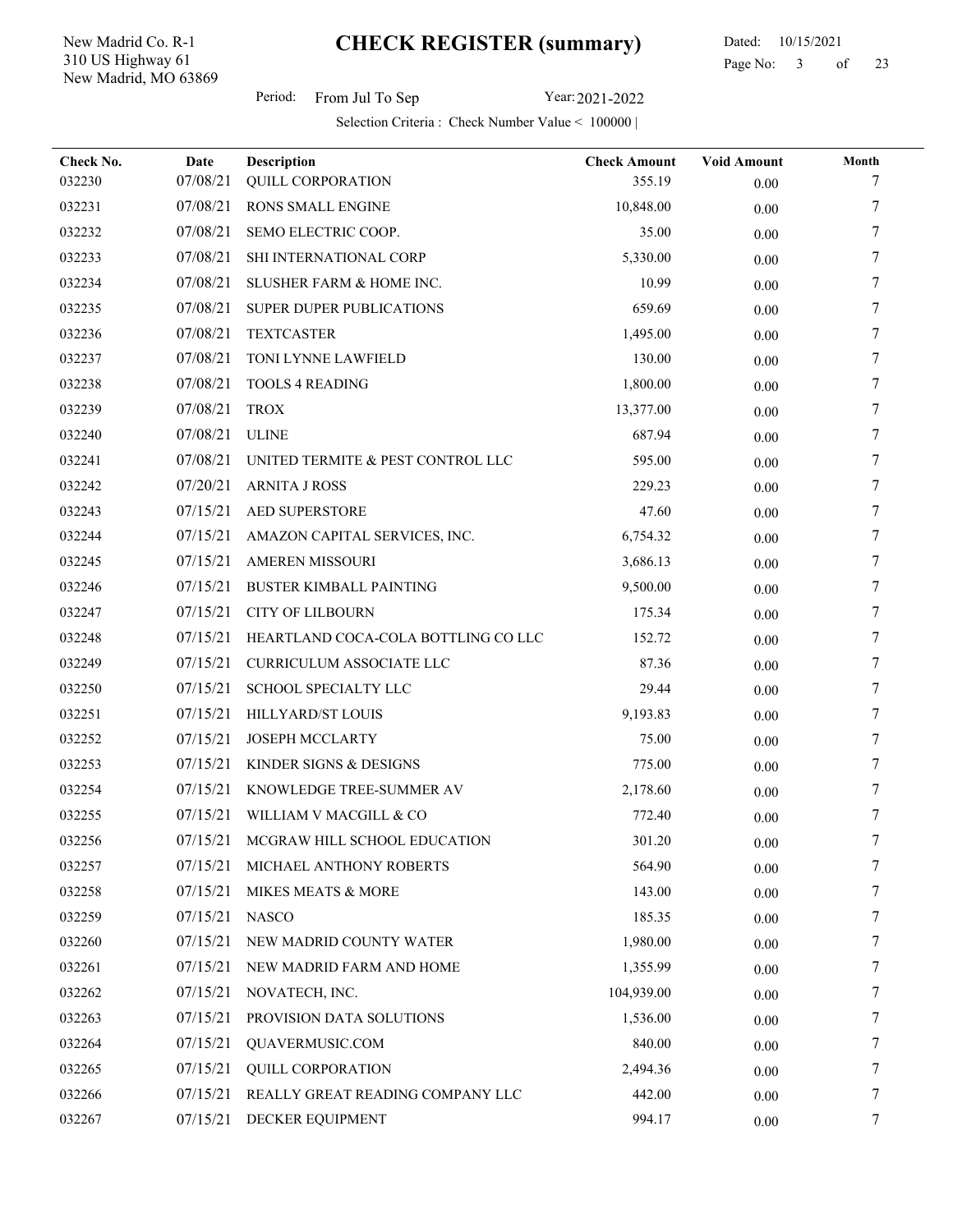New Madrid, MO 63869 310 US Highway 61 New Madrid Co. R-1

Period: From Jul To Sep Year: 2021-2022

| Check No.<br>032268 | Date<br>07/15/21 | Description<br>STARFALL EDUCATION   | <b>Check Amount</b><br>270.00 | <b>Void Amount</b> | Month<br>7 |
|---------------------|------------------|-------------------------------------|-------------------------------|--------------------|------------|
| 032269              | 07/15/21         | TONI LYNNE LAWFIELD                 | 67.69                         | 0.00               | 7          |
| 032270              | 07/15/21         | UNITED ART & EDUCATION              | 16.20                         | $0.00\,$           | 7          |
| 032271              | 07/15/21         | YOUR CHOICE AUTO SALES              | 28,308.00                     | $0.00\,$           | 7          |
|                     | 07/15/21         | <b>ZANER-BLOSER</b>                 |                               | 0.00               | 7          |
| 032272              |                  | AMERICAN FIDELITY ASSURANCE COMPANY | 7,395.90                      | 0.00               |            |
| 032273              | 07/20/21         |                                     | 3,740.59                      | 0.00               | 7<br>7     |
| 032274              | 07/20/21         | <b>BANK OF NEW MADRID</b>           | 910.00                        | 0.00               |            |
| 032275              | 07/20/21         | COLONIAL LIFE PROCESSING CENTER     | 47.25                         | 0.00               | 7          |
| 032276              | 07/20/21         | FIDELITY SECURITY LIFE INSURANCE CO | 442.40                        | 0.00               | 7          |
| 032277              | 07/20/21         | FAMILY SUPPORT PAY CTR              | 60.00                         | 0.00               | 7          |
| 032278              | 07/20/21         | MID ATLANTIC TRUST COMPANY          | 2,315.00                      | 0.00               | 7          |
| 032279              | 07/20/21         | MO DEPT OF REVENUE                  | 4,845.00                      | 0.00               | 7          |
| 032280              | 07/20/21         | NEW MADRID CO R-1                   | 30,759.00                     | 0.00               | 7          |
| 032281              | 07/20/21         | NM CTY R-1                          | 29,657.34                     | 0.00               | 7          |
| 032282              | 07/20/21         | <b>PEERS</b>                        | 16,384.56                     | 0.00               | 7          |
| 032283              | 07/20/21         | PUBLIC SCHOOL RET SYSTEM            | 25,382.52                     | 0.00               | 7          |
| 032284              | 07/20/21         | SUN LIFE ASSURANCE CO OF CANADA     | 1,438.75                      | 0.00               | 7          |
| 032285              | 07/20/21         | SUN LIFE ASSURANCE CO OF CANADA     | 1,603.24                      | 0.00               | 7          |
| 032287              | 07/22/21         | <b>3P LEARNING INC</b>              | 1,107.60                      | 0.00               | 7          |
| 032288              | 07/22/21         | AMAZON CAPITAL SERVICES, INC.       | 17,602.44                     | 0.00               | 7          |
| 032289              | 07/22/21         | <b>AMEREN MISSOURI</b>              | 5,311.32                      | 0.00               | 7          |
| 032290              | 07/22/21         | AT & T MOBILITY                     | 246.04                        | 0.00               | 7          |
| 032291              | 07/22/21         | <b>B&amp;B MEDIA</b>                | 3,960.00                      | 0.00               | 7          |
| 032292              | 07/22/21         | <b>B. E. PUBLISHING</b>             | 682.74                        | 0.00               | 7          |
| 032293              | 07/22/21         | <b>BULTE COMPANY</b>                | 2,350.00                      | $0.00\,$           | 7          |
| 032294              | 07/22/21         | <b>CENGAGE LEARNING</b>             | 4,410.80                      | 0.00               | 7          |
| 032295              |                  | 07/22/21 COLLEEN HUNTER PEARSON MD  | 70.00                         | 0.00               | 7          |
| 032296              | 07/22/21         | <b>DAVES GROCERY</b>                | 63.83                         | 0.00               | 7          |
| 032297              | 07/22/21         | <b>EDMENTUM</b>                     | 1,950.00                      | 0.00               | 7          |
| 032298              | 07/22/21         | FISHER SCIENTIFIC                   | 154.82                        | 0.00               | 7          |
| 032299              | 07/22/21         | FLINN SCIENTIFIC INC.               | 35.45                         | $0.00\,$           | 7          |
| 032300              | 07/22/21         | <b>GOPHER</b>                       | 3,460.55                      | 0.00               | 7          |
| 032301              | 07/22/21         | <b>GSPORTS WRESTLING</b>            | 778.00                        | 0.00               | 7          |
| 032302              | 07/22/21         | HILLYARD/ST LOUIS                   | 130.92                        | $0.00\,$           | 7          |
| 032303              | 07/22/21         | <b>KAREN LIVELY</b>                 | 21.28                         | 0.00               | 7          |
| 032304              | 07/22/21         | KIM KELLAMS IVIE                    | 6,090.00                      | 0.00               | 7          |
| 032305              | 07/22/21         | LEGACY EQUIPMENT                    | 117.00                        | 0.00               | 7          |
| 032306              | 07/22/21         | LESTERVILLE R-IV SCHOOLS            | 8,836.46                      | $0.00\,$           | 7          |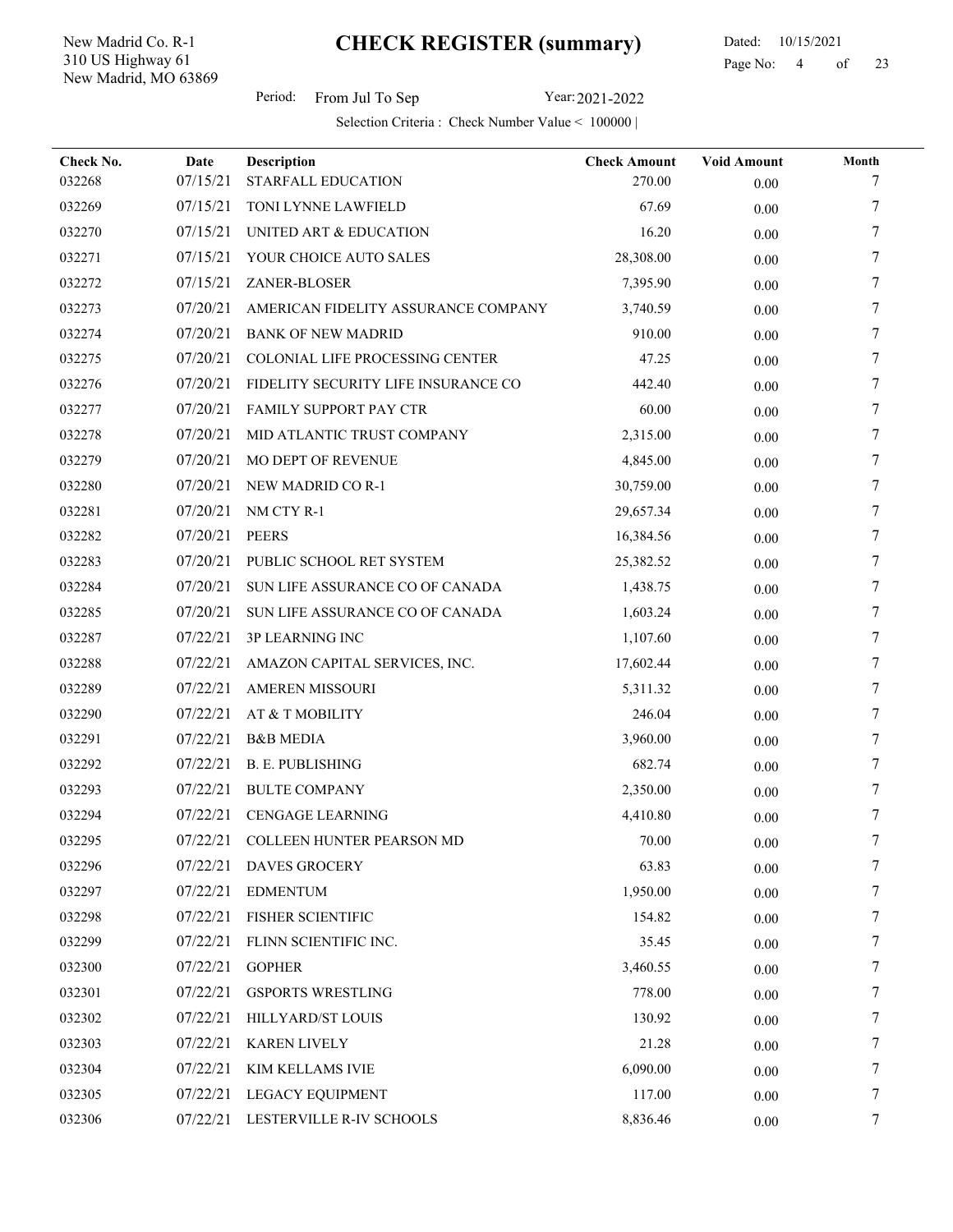New Madrid, MO 63869 310 US Highway 61 New Madrid Co. R-1

 Dated: 10/15/2021 Page No: 5 of

Period: From Jul To Sep Year: 2021-2022

| Selection Criteria : Check Number Value < 100000 |
|--------------------------------------------------|
|                                                  |

| Check No. | Date     | Description                        | <b>Check Amount</b> | <b>Void Amount</b> | Month |
|-----------|----------|------------------------------------|---------------------|--------------------|-------|
| 032307    | 07/22/21 | WILLIAM V MACGILL & CO             | 222.51              | 0.00               |       |
| 032308    | 07/22/21 | MARTINDALE CHEV OLDS PON           | 1,284.97            | 0.00               | 7     |
| 032309    | 07/22/21 | MFA OIL COMPANY                    | 3,547.16            | 0.00               | 7     |
| 032310    | 07/22/21 | MICHAEL ANTHONY ROBERTS            | 189.97              | 0.00               | 7     |
| 032311    | 07/22/21 | MIDLAND PAPER COMPANY              | 1,350.39            | 0.00               | 7     |
| 032312    | 07/22/21 | MIKERENTALS INC.                   | 759.00              | 0.00               | 7     |
| 032313    | 07/22/21 | MO FOOTBALL COACHES ASSO           | 100.00              | 0.00               | 7     |
| 032314    | 07/22/21 | <b>MSBA</b>                        | 388.51              | 0.00               | 7     |
| 032315    | 07/22/21 | <b>NASCO</b>                       | 261.84              | 0.00               | 7     |
| 032316    | 07/22/21 | NORTH AMERICAN RESCUE HOLDINGS LLC | 1,300.82            | $0.00\,$           | 7     |
| 032317    | 07/22/21 | NOVATECH, INC.                     | 2,072.00            | 0.00               | 7     |
| 032318    | 07/22/21 | <b>NCS PEARSON INC</b>             | 719.50              | $0.00\,$           | 7     |
| 032319    | 07/22/21 | PERMA BOUND                        | 35.45               | 0.00               | 7     |
| 032320    | 07/22/21 | PLUMBERS SUPPLY/KBS                | 287.52              | 0.00               | 7     |
| 032321    | 07/22/21 | POSITIVE PROMOTIONS, INC.          | 181.25              | 0.00               | 7     |
| 032322    | 07/22/21 | PRO ED INC                         | 674.30              | 0.00               | 7     |
| 032323    | 07/22/21 | PRODUCTIVITY PLUS ACCOUNT          | 6.41                | 0.00               | 7     |
| 032324    | 07/22/21 | QUILL CORPORATION                  | 421.14              | $0.00\,$           | 7     |
| 032325    | 07/22/21 | REALLY GREAT READING COMPANY LLC   | 4,079.20            | 0.00               | 7     |
| 032326    | 07/22/21 | RIDDELL ALL AMERICAN SPORTS CORP   | 28,754.14           | 0.00               | 7     |
| 032327    | 07/22/21 | ROCHESTER 100 INC.                 | 216.00              | 0.00               | 7     |
| 032328    | 07/22/21 | <b>SCHOOL SPECIALTY</b>            | 566.37              | 0.00               | 7     |
| 032329    | 07/22/21 | <b>SCHOOLMART</b>                  | 438.62              | 0.00               | 7     |
| 032330    | 07/22/21 | <b>SCHOOLSIN</b>                   | 3,053.46            | 0.00               | 7     |
| 032331    | 07/22/21 | SEC LOCKSMITH SHOP LLC             | 170.00              | 0.00               | 7     |
| 032332    | 07/22/21 | SHI INTERNATIONAL CORP             | 1,066.00            | $0.00\,$           | 7     |
| 032333    | 07/22/21 | STANDARD DEMOCRAT                  | 244.32              | $0.00\,$           | 7     |
| 032334    | 07/22/21 | <b>STANS CARPET</b>                | 18,347.99           | $0.00\,$           | 7     |
| 032335    | 07/22/21 | <b>STUDIES WEEKLY</b>              | 383.05              | 0.00               | 7     |
| 032336    | 07/22/21 | SUN LIFE ASSURANCE CO OF CANADA    | 17.55               | 0.00               |       |
| 032337    | 07/22/21 | <b>SUPER DUPER PUBLICATIONS</b>    | 303.54              | 0.00               | 7     |
| 032338    | 07/22/21 | SYMMETRY ENERGY SOLUTIONS, LLC     | 3,815.61            | 0.00               | 7     |
| 032339    | 07/22/21 | SYNOVIA SOLUTIONS, LLC             | 258.00              | $0.00\,$           | 7     |
| 032340    | 07/22/21 | <b>TEACHER DIRECT</b>              | 237.64              | 0.00               | 7     |
| 032341    | 07/22/21 | TODAY'S CLASSROOM                  | 708.50              | 0.00               |       |
| 032342    | 07/22/21 | US CUTTER                          | 574.82              | 0.00               | 7     |
| 032343    | 07/22/21 | <b>WAGNER PORTRAIT GROUP</b>       | 420.00              | 0.00               | 7     |
| 032344    | 07/22/21 | CAPITAL ONE TRADE CREDIT           | 1,577.48            | 0.00               | 7     |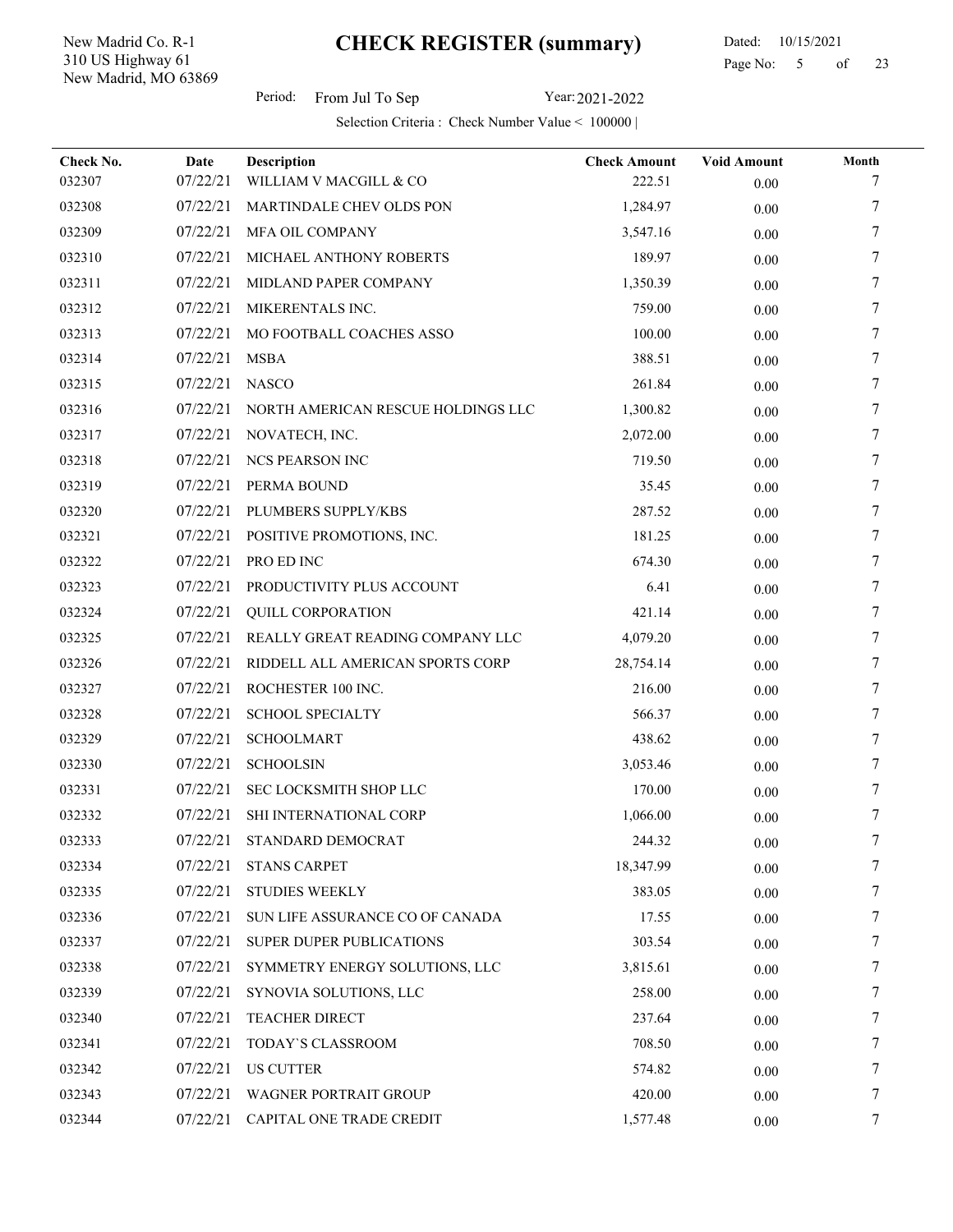New Madrid, MO 63869 310 US Highway 61 New Madrid Co. R-1

#### Dated: 10/15/2021 Page No: 6 of

Period: From Jul To Sep Year: 2021-2022

| Check No.<br>032345 | Date<br>07/22/21 | <b>Description</b><br>ZANER-BLOSER  | <b>Check Amount</b><br>5,525.21 | <b>Void Amount</b><br>0.00 | Month<br>7 |
|---------------------|------------------|-------------------------------------|---------------------------------|----------------------------|------------|
| 032346              | 07/29/21         | AMAZON CAPITAL SERVICES, INC.       | 13,919.40                       | 0.00                       | 7          |
| 032347              | 07/29/21         | <b>AUTO TIRE AND PARTS</b>          | 1,616.06                        | 0.00                       | 7          |
| 032348              | 07/29/21         | COLLEEN HUNTER PEARSON MD           | 80.00                           | 0.00                       | 7          |
| 032349              | 07/29/21         | CONCORD PUBLISHING HOUSE INC        | 271.88                          | 0.00                       |            |
| 032350              | 07/29/21         | DITTRONICS INC.                     | 44.50                           | $0.00\,$                   | 7          |
| 032351              | 07/29/21         | FUN & FUNCTION EMPOWERING DIFFERENT | 137.77                          | 0.00                       | 7          |
| 032352              | 07/29/21         | <b>HEIDI SONGS</b>                  | 99.99                           | 0.00                       | 7          |
| 032353              | 07/29/21         | HILLYARD/ST LOUIS                   | 790.63                          | 0.00                       | 7          |
| 032354              | 07/29/21         | LAKESHORE LEARNING                  | 3,146.50                        | 0.00                       | 7          |
| 032355              | 07/29/21         | <b>K&amp;K INSURANCE GROUP INC</b>  | 175.70                          | 0.00                       | 7          |
| 032356              | 07/29/21         | <b>LEARNING LINKS</b>               | 243.82                          | 0.00                       | 7          |
| 032357              | 07/29/21         | MCGRAW HILL SCHOOL EDUCATION        | 10,487.93                       | 0.00                       | 7          |
| 032358              | 07/29/21         | NEC CLOUD COMMUNICATIONS AMERICA    | 459.17                          | $0.00\,$                   | 7          |
| 032359              | 07/29/21         | NOVATECH, INC.                      | 1,679.00                        | 0.00                       | 7          |
| 032360              | 07/29/21         | OTC BRANDS, INC.                    | 423.57                          | 0.00                       | 7          |
| 032361              | 07/29/21         | PATE HOGAN                          | 436.61                          | 0.00                       | 7          |
| 032362              | 07/29/21         | PERMA BOUND                         | 362.48                          | 0.00                       | 7          |
| 032363              | 07/29/21         | <b>QUILL CORPORATION</b>            | 110.62                          | 0.00                       | 7          |
| 032364              | 07/29/21         | REALLY GOOD STUFF LLC               | 564.11                          | 0.00                       | 7          |
| 032365              | 07/29/21         | REALLY GREAT READING COMPANY LLC    | 1,717.00                        | 0.00                       | 7          |
| 032366              | 07/29/21         | <b>RIVERSIDE INSIGHTS</b>           | 874.50                          | 0.00                       | 7          |
| 032367              | 07/29/21         | SCHOOL SPECIALTY LLC                | 46.83                           | 0.00                       | 7          |
| 032368              | 07/29/21         | UNITED STATES TREASURY              | 864.50                          | 0.00                       | 7          |
| 032369              | 07/29/21         | <b>UPS</b>                          | 75.50                           | 0.00                       | 7          |
| 032370              | 07/29/21         | WILSON LANGUAGE TRAINING CORP.      | 699.30                          | 0.00                       |            |
| 032371              |                  | 07/29/21 ZANER-BLOSER               | 1,067.06                        | 0.00                       |            |
| 032372              | 08/02/21         | AMAZON CAPITAL SERVICES, INC.       | 2,836.50                        | $0.00\,$                   | 8          |
| 032373              | 08/05/21         | AED SUPERSTORE                      | 108.85                          | $0.00\,$                   | 8          |
| 032374              | 08/05/21         | AMAZON CAPITAL SERVICES, INC.       | 9,076.31                        | $0.00\,$                   | 8          |
| 032375              | 08/05/21         | <b>ANTHONY YOUNG</b>                | 289.23                          | 0.00                       | 8          |
| 032376              | 08/05/21         | <b>APPLE INC</b>                    | 23,640.00                       | $0.00\,$                   | 8          |
| 032377              | 08/05/21         | <b>ARCHIMAGES</b>                   | 23,452.94                       | $0.00\,$                   | 8          |
| 032378              | 08/05/21         | AT & T MOBILITY                     | 615.56                          | 0.00                       | 8          |
| 032379              | 08/05/21         | AUTOMOTIVE SHOP EQUIPMENT           | 360.00                          | $0.00\,$                   | 8          |
| 032380              | 08/05/21         | <b>BANK OF NEW MADRID</b>           | 629.00                          | $0.00\,$                   | 8          |
| 032381              | 08/05/21         | BEST SANITATION SERVICE             | 1,500.00                        | $0.00\,$                   | 8          |
| 032382              | 08/05/21         | BUSTER KIMBALL PAINTING             | 1,350.00                        | $0.00\,$                   | 8          |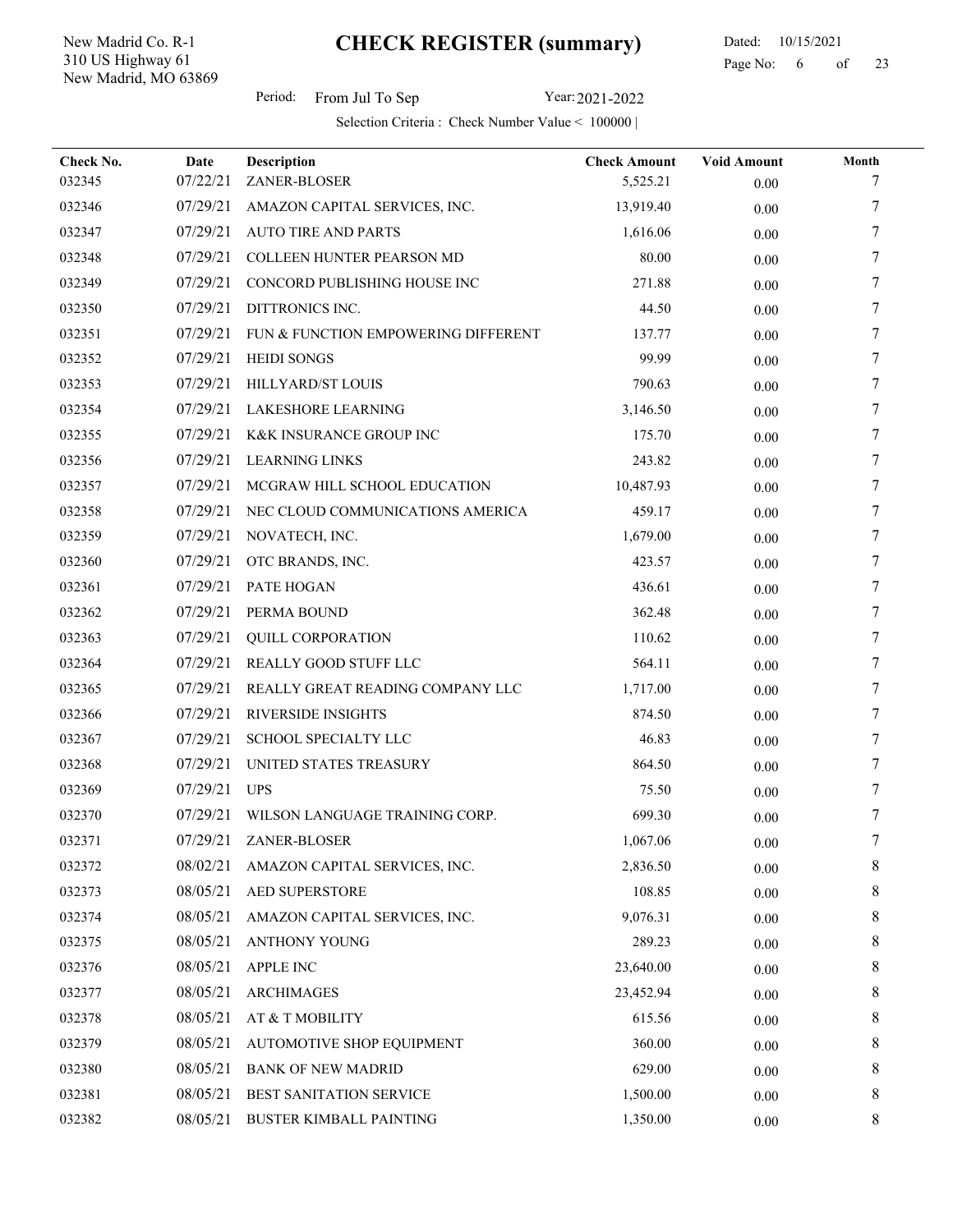New Madrid, MO 63869 310 US Highway 61 New Madrid Co. R-1

 Dated: 10/15/2021 Page No: 7 of

Period: From Jul To Sep Year: 2021-2022

| Check No.<br>032383 | Date<br>08/05/21 | Description<br>CAPE PAINT AND GLASS, INC | <b>Check Amount</b><br>2,759.05 | <b>Void Amount</b><br>0.00 | Month<br>8 |
|---------------------|------------------|------------------------------------------|---------------------------------|----------------------------|------------|
| 032384              | 08/05/21         | <b>CENGAGE LEARNING</b>                  | 2,973.30                        | 0.00                       | 8          |
| 032385              | 08/05/21         | DIVISION EMPLOYMENT SECURITY             | 664.25                          | 0.00                       | 8          |
| 032386              | 08/05/21         | DORRIS PLB/MECH INC                      | 450.00                          | 0.00                       | 8          |
| 032387              | 08/05/21         | <b>DOUBLETREE</b>                        | 421.02                          | 0.00                       | 8          |
| 032388              | 08/05/21         | <b>DUNCAN ELECTRIC</b>                   | 200.00                          | $0.00\,$                   | 8          |
| 032389              | 08/05/21         | ETHAN A HUNZIKER                         | 858.26                          | 0.00                       | 8          |
| 032390              | 08/05/21         | FERGUSON OFALLON #1606                   | 9,603.82                        | $0.00\,$                   | 8          |
| 032391              | 08/05/21         | GALLS, LLC                               | 22.83                           | $0.00\,$                   | 8          |
| 032392              | 08/05/21         | MCGRAW-HILL SCHOOL ED HOLDINGS LLC       | 333.38                          | 0.00                       | 8          |
| 032393              | 08/05/21         | <b>GSA WRESTLING CLUB</b>                | 150.00                          | 0.00                       | 8          |
| 032394              | 08/05/21         | HI TECH COMMUNICATIONS                   | 1,500.00                        | 0.00                       | 8          |
| 032395              | 08/05/21         | INTRADO INTERACTIVE SERVICES CORP        | 1,950.00                        | 0.00                       | 8          |
| 032396              | 08/05/21         | <b>JAMES BATES</b>                       | 123.14                          | $0.00\,$                   | 8          |
| 032397              | 08/05/21         | <b>KENS CAPE CLEANERS</b>                | 446.25                          | 0.00                       | 8          |
| 032398              | 08/05/21         | LAWSON SCREEN & DIGITAL                  | 1,004.47                        | 0.00                       | 8          |
| 032399              | 08/05/21         | LEGACY EQUIPMENT                         | 523.14                          | $0.00\,$                   | 8          |
| 032400              | 08/05/21         | MAGNATAG                                 | 2,572.03                        | 0.00                       | 8          |
| 032401              | 08/05/21         | MARMIC FIRE & SAFETY CO., INC.           | 1,013.00                        | 0.00                       | 8          |
| 032402              | 08/05/21         | MARTINDALE CHEV OLDS PON                 | 115.42                          | 0.00                       | 8          |
| 032403              | 08/05/21         | MCGRAW HILL SCHOOL EDUCATION             | 2,660.25                        | 0.00                       | 8          |
| 032404              | 08/05/21         | METRO ELECTRIC SUPPLY                    | 124.00                          | 0.00                       | 8          |
| 032405              | 08/05/21         | MIDLAND PAPER COMPANY                    | 2,031.70                        | 0.00                       | 8          |
| 032406              | 08/05/21         | MIKERENTALS INC.                         | 599.00                          | $0.00\,$                   | 8          |
| 032407              | 08/05/21         | CC IMEX DBA EMBI TEC                     | 779.00                          | 0.00                       | 8          |
| 032408              | 08/05/21         | MUNICIPAL LIGHT & POWER                  | 19,457.45                       | $0.00\,$                   | 8          |
| 032409              |                  | 08/05/21 NAOMIA R STEVENS                | 41.75                           | 0.00                       | 8          |
| 032410              | 08/05/21         | NAVIGATE BUILDING SOLUTIONS, LLC         | 20,087.00                       | $0.00\,$                   | 8          |
| 032411              | 08/05/21         | NOVATECH, INC.                           | 4,588.22                        | $0.00\,$                   | 8          |
| 032412              | 08/05/21         | PAXTON/PATTERSON LLC                     | 303.75                          | 0.00                       | 8          |
| 032413              | 08/05/21         | PERMA BOUND                              | 567.83                          | 0.00                       | 8          |
| 032414              | 08/05/21         | PITNEY BOWES                             | 254.04                          | $0.00\,$                   | 8          |
| 032415              | 08/05/21         | PREMIUM MECHANICAL INC.                  | 782.00                          | $0.00\,$                   | 8          |
| 032416              | 08/05/21         | PROJECT LEAD THE WAY                     | 2,435.50                        | 0.00                       | 8          |
| 032417              | 08/05/21         | <b>QUILL CORPORATION</b>                 | 1,427.26                        | $0.00\,$                   | 8          |
| 032418              | 08/05/21         | RENAISSANCE LEARNING                     | 10,130.00                       | $0.00\,$                   | 8          |
| 032419              | 08/05/21         | <b>RENEE SMITH</b>                       | 97.93                           | $0.00\,$                   | 8          |
| 032420              | 08/05/21         | RIDDELL ALL AMERICAN SPORTS CORP         | 1,580.30                        | $0.00\,$                   | 8          |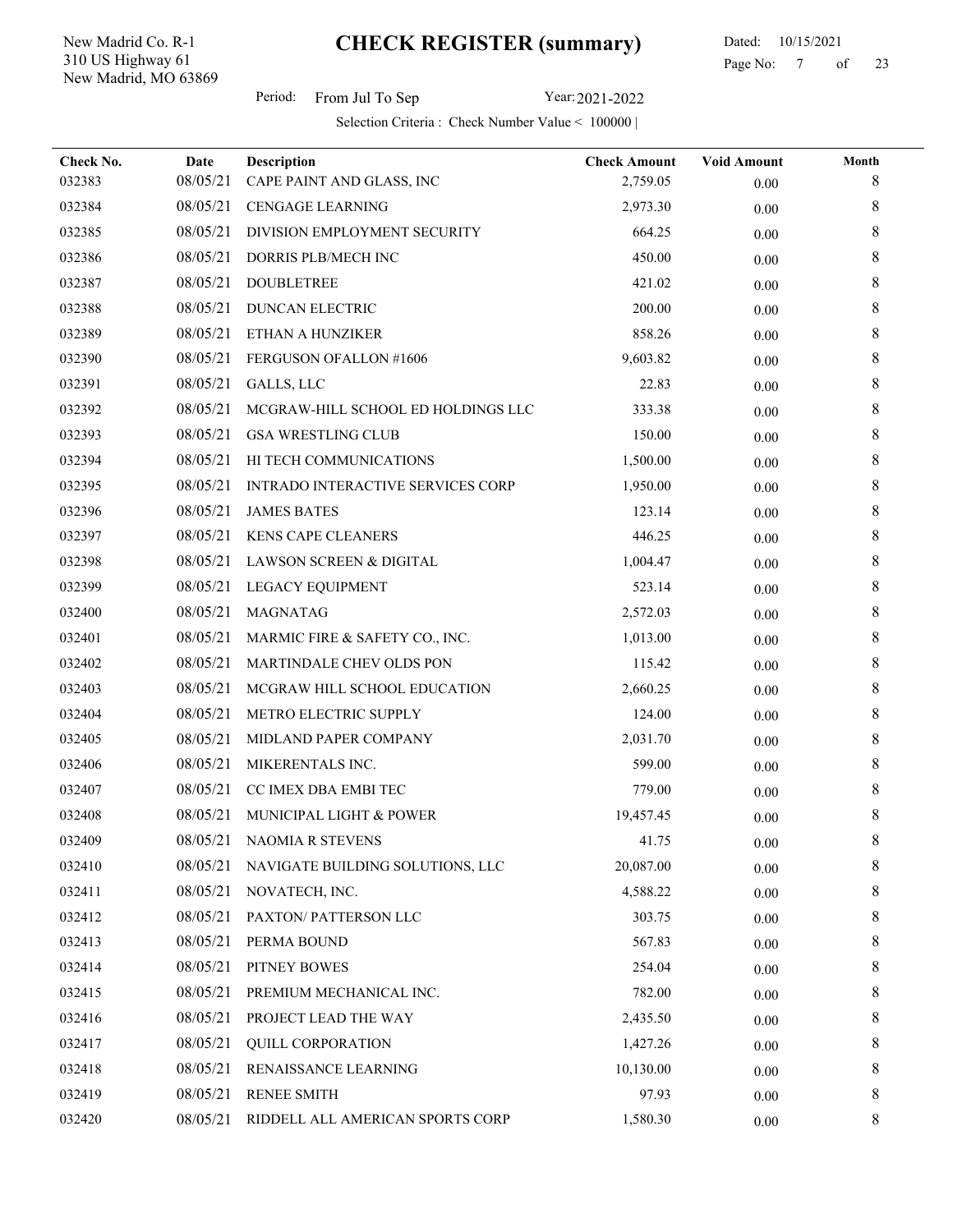New Madrid, MO 63869 310 US Highway 61 New Madrid Co. R-1

 Dated: 10/15/2021 Page No: 8 of

Period: From Jul To Sep Year: 2021-2022

| Check No.<br>032421 | Date<br>08/05/21 | <b>Description</b><br><b>ROBERT GREEN</b> | <b>Check Amount</b><br>645.97 | <b>Void Amount</b><br>0.00 | Month<br>8  |
|---------------------|------------------|-------------------------------------------|-------------------------------|----------------------------|-------------|
| 032422              | 08/05/21         | RONS SMALL ENGINE                         | 57.92                         | 0.00                       | 8           |
| 032423              | 08/05/21         | DECKER EQUIPMENT                          | 330.79                        | 0.00                       | 8           |
| 032424              | 08/05/21         | SOCIAL STUDIES SCHOOL SERVICE             | 1,225.28                      | 0.00                       | 8           |
| 032425              | 08/12/21         | 32425 is VOIDED                           | 0.00                          | 271.88                     | 8           |
| 032425              | 08/05/21         | SOUTHEAST MISSOURIAN                      | 271.88                        | 0.00                       | 8           |
| 032426              | 08/05/21         | <b>STANS CARPET</b>                       | 38,597.57                     | 0.00                       | 8           |
| 032427              | 08/05/21         | SYMMETRY ENERGY SOLUTIONS, LLC            | 2,398.71                      | 0.00                       | 8           |
| 032428              | 08/05/21         | TAMMIE J GRAHAM                           | 41.75                         | 0.00                       | 8           |
| 032429              | 08/05/21         | TRACIE RINEHART                           | 14.82                         | 0.00                       | 8           |
| 032430              | 08/05/21         | <b>ULINE</b>                              | 2,202.18                      | 0.00                       | 8           |
| 032431              | 08/05/21         | <b>VERNIER</b>                            | 64.16                         | 0.00                       | 8           |
| 032432              | 08/05/21         | VICKEY SUE GRAHAM                         | 93.00                         | 0.00                       | 8           |
| 032433              | 08/05/21         | WINSUPPLY OF CAPE GIRARDEAU               | 2,439.19                      | $0.00\,$                   | 8           |
| 032434              | 08/09/21         | SYDNEY STOVALL                            | 3,400.00                      | 0.00                       | 8           |
| 032435              | 08/12/21         | ADOBE INC                                 | 2,496.00                      | $0.00\,$                   | 8           |
| 032436              | 08/12/21         | AMAZON CAPITAL SERVICES, INC.             | 12,446.67                     | $0.00\,$                   | 8           |
| 032437              | 08/12/21         | <b>AMEREN MISSOURI</b>                    | 1,746.11                      | 0.00                       | 8           |
| 032438              | 08/12/21         | <b>ANTHONY COX</b>                        | 125.00                        | 0.00                       | 8           |
| 032439              | 08/12/21         | ARAMARK                                   | 434.36                        | 0.00                       | 8           |
| 032440              | 08/12/21         | AT & T MOBILITY                           | 218.70                        | $0.00\,$                   | 8           |
| 032441              | 08/12/21         | <b>AUTO TIRE AND PARTS</b>                | 1,116.87                      | $0.00\,$                   | 8           |
| 032442              | 08/12/21         | AXON ENTERPRISE INC                       | 1,725.00                      | 0.00                       | 8           |
| 032443              | 08/12/21         | <b>BANK OF NEW MADRID</b>                 | 15.00                         | 0.00                       | 8           |
| 032444              | 08/12/21         | <b>BOOK SOURCE</b>                        | 630.43                        | 0.00                       | 8           |
| 032445              | 08/12/21         | <b>BRAIN POP LLC</b>                      | 1,150.00                      | $0.00\,$                   | 8           |
| 032446              |                  | 08/12/21 BRENDON CORBETT                  | 125.00                        | 0.00                       | 8           |
| 032447              | 08/12/21         | <b>CALE WILLIAMS</b>                      | 125.00                        | $0.00\,$                   | 8           |
| 032448              | 08/12/21         | <b>CHARLES MAYBERRY</b>                   | 125.00                        | $0.00\,$                   | 8           |
| 032449              | 08/12/21         | <b>CHRIS RUSHIN</b>                       | 125.00                        | 0.00                       | $\,$ 8 $\,$ |
| 032450              | 08/12/21         | <b>CITY OF LILBOURN</b>                   | 269.15                        | 0.00                       | 8           |
| 032451              | 08/12/21         | <b>CITY OF MATTHEWS</b>                   | 28.28                         | $0.00\,$                   | 8           |
| 032452              | 08/12/21         | <b>DAVID KIMBALL</b>                      | 2,945.00                      | 0.00                       | 8           |
| 032453              | 08/12/21         | DEMCO INC.                                | 2,693.26                      | 0.00                       | 8           |
| 032454              | 08/12/21         | DERRICK BLECHLE                           | 200.00                        | $0.00\,$                   | 8           |
| 032455              | 08/12/21         | <b>DERRICK PULLEN</b>                     | 100.00                        | $0.00\,$                   | 8           |
| 032456              | 08/12/21         | DERRICK PULLEN                            | 100.00                        | $0.00\,$                   | 8           |
| 032457              | 08/12/21         | DERRICK PULLEN                            | 100.00                        | $0.00\,$                   | 8           |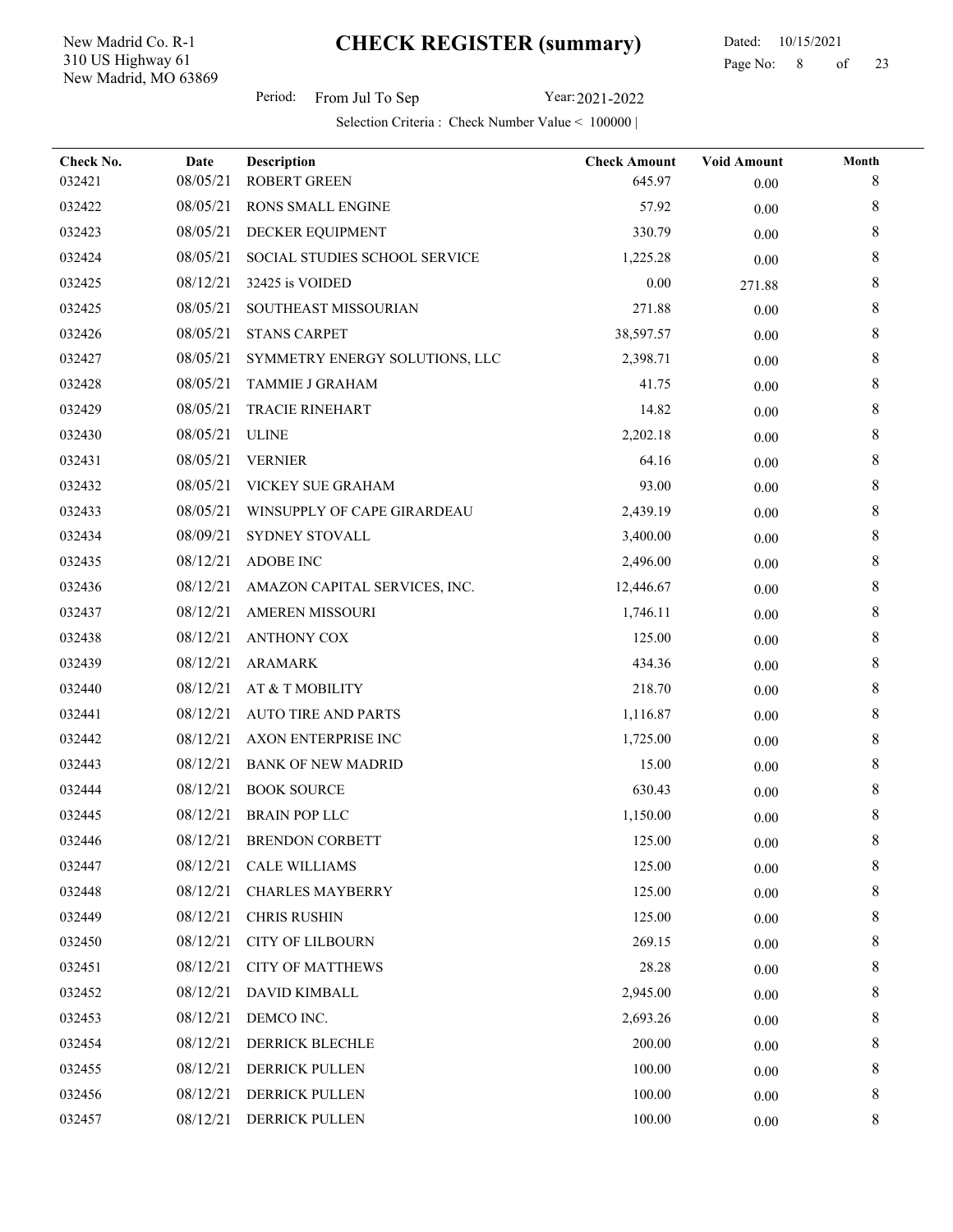New Madrid, MO 63869 310 US Highway 61 New Madrid Co. R-1

Period: From Jul To Sep Year: 2021-2022

| Check No. | Date     | Description           | <b>Check Amount</b> | <b>Void Amount</b> | Month       |
|-----------|----------|-----------------------|---------------------|--------------------|-------------|
| 032458    | 08/12/21 | DERRICK PULLEN        | 100.00              | 0.00               | $\,8\,$     |
| 032459    | 08/12/21 | DERRICK PULLEN        | 100.00              | 0.00               | 8           |
| 032460    | 08/12/21 | DERRICK PULLEN        | 100.00              | $0.00\,$           | 8           |
| 032461    | 08/12/21 | <b>DERRICK PULLEN</b> | 100.00              | 0.00               | 8           |
| 032462    | 08/12/21 | DITTRONICS INC.       | 265.00              | 0.00               | 8           |
| 032463    | 08/12/21 | <b>DWIGHT MILLS</b>   | 125.00              | $0.00\,$           | 8           |
| 032464    | 08/12/21 | E3 DIAGNOSTICS        | 685.00              | 0.00               | 8           |
| 032465    | 08/12/21 | FLOYD COX             | 125.00              | $0.00\,$           | 8           |
| 032466    | 08/12/21 | <b>FRANK KILLIAN</b>  | 70.00               | 0.00               | 8           |
| 032467    | 08/12/21 | FRANK KILLIAN         | 70.00               | 0.00               | 8           |
| 032468    | 08/12/21 | FRANK KILLIAN         | 70.00               | 0.00               | 8           |
| 032469    | 08/12/21 | <b>FRANK KILLIAN</b>  | 70.00               | 0.00               | 8           |
| 032470    | 08/12/21 | <b>GEORGE BAYS</b>    | 70.00               | 0.00               | 8           |
| 032471    | 08/12/21 | <b>GEORGE BAYS</b>    | 125.00              | $0.00\,$           | 8           |
| 032472    | 08/12/21 | HILLYARD/ST LOUIS     | 3,613.89            | 0.00               | 8           |
| 032473    | 08/12/21 | <b>HUDL</b>           | 7,000.00            | 0.00               | 8           |
| 032474    | 08/12/21 | <b>JAMES GODWIN</b>   | 125.00              | $0.00\,$           | 8           |
| 032475    | 08/12/21 | <b>JAMIE IVY</b>      | 125.00              | 0.00               | 8           |
| 032476    | 08/12/21 | <b>JESSIE COOPER</b>  | 70.00               | 0.00               | 8           |
| 032477    | 08/12/21 | <b>JESSIE COOPER</b>  | 70.00               | 0.00               | 8           |
| 032478    | 08/12/21 | <b>JESSIE COOPER</b>  | 70.00               | $0.00\,$           | 8           |
| 032479    | 08/12/21 | <b>JIM VAUGHN</b>     | 70.00               | $0.00\,$           | 8           |
| 032480    | 08/12/21 | <b>JIM VAUGHN</b>     | 70.00               | 0.00               | 8           |
| 032481    | 08/12/21 | <b>JIM VAUGHN</b>     | 125.00              | $0.00\,$           | 8           |
| 032482    | 08/12/21 | <b>JON BACH</b>       | 125.00              | $0.00\,$           | 8           |
| 032483    | 08/12/21 | <b>JOSH WISEMAN</b>   | 125.00              | $0.00\,$           | 8           |
| 032484    |          | 08/12/21 KATHY CARTER | 70.00               | 0.00               | $\,$ 8 $\,$ |
| 032485    | 08/12/21 | KENNETH HOLDER        | 125.00              | 0.00               | 8           |
| 032486    | 08/12/21 | <b>KYLE HALTER</b>    | 125.00              | $0.00\,$           | 8           |
| 032487    | 08/12/21 | <b>KYLE MARLER</b>    | 125.00              | 0.00               | 8           |
| 032488    | 08/12/21 | LAKESHORE LEARNING    | 953.84              | 0.00               | 8           |
| 032489    | 08/12/21 | <b>LOGAN DUNLAP</b>   | 125.00              | 0.00               | 8           |
| 032490    | 08/12/21 | LOWES                 | 129.32              | 0.00               | 8           |
| 032491    | 08/12/21 | LUKE SKAGGS           | 125.00              | 0.00               | 8           |
| 032492    | 08/12/21 | <b>MARK MARS</b>      | 100.00              | $0.00\,$           | 8           |
| 032493    | 08/12/21 | <b>MARK MARS</b>      | 100.00              | $0.00\,$           | 8           |
| 032494    | 08/12/21 | <b>MARK MARS</b>      | 100.00              | $0.00\,$           | 8           |
| 032495    | 08/12/21 | <b>MARK MARS</b>      | 100.00              | $0.00\,$           | $8\,$       |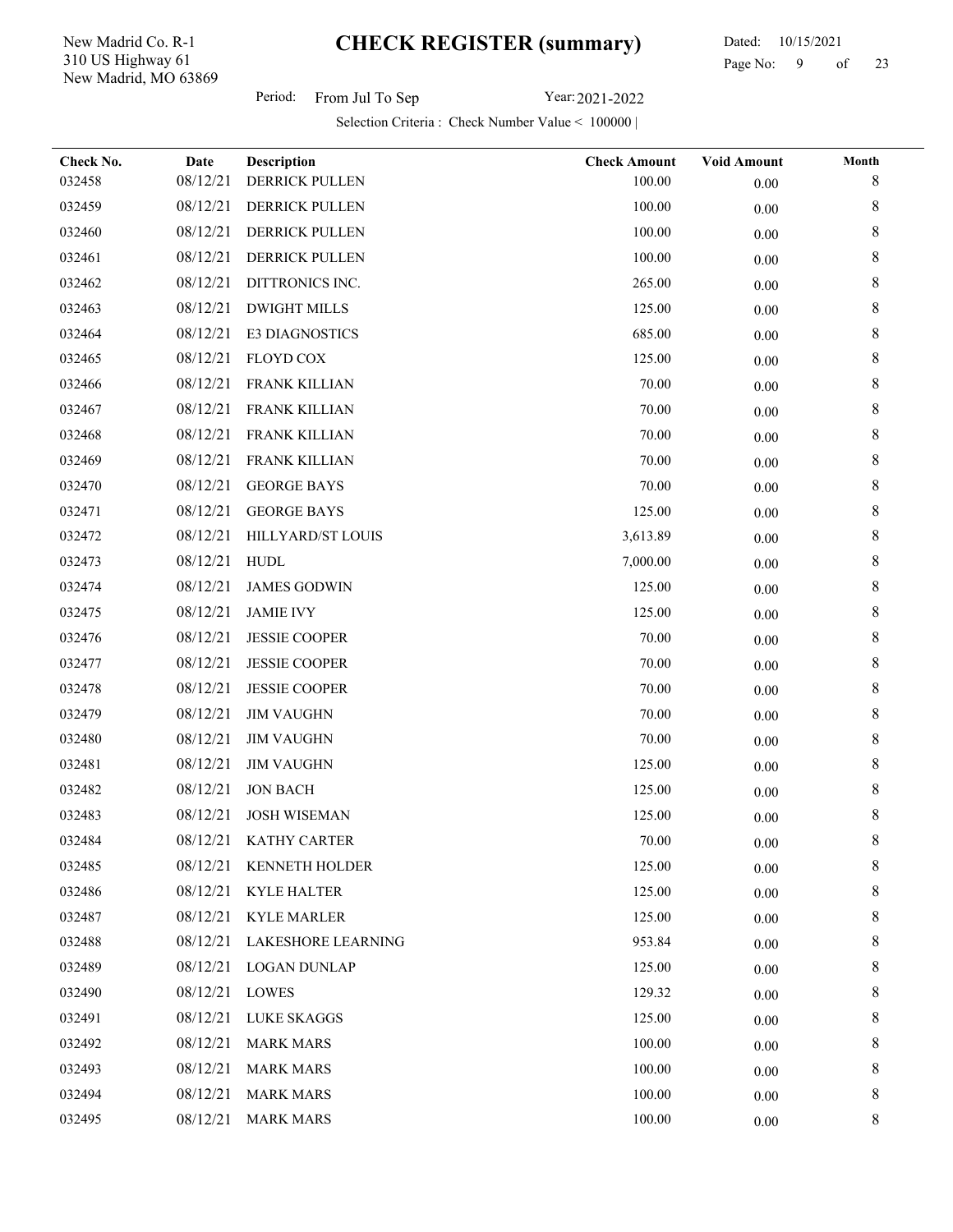New Madrid, MO 63869 310 US Highway 61 New Madrid Co. R-1

l,

#### Dated: 10/15/2021 Page No: 10 of

Period: From Jul To Sep Year: 2021-2022

| Check No. | Date     | Description                  | <b>Check Amount</b> | <b>Void Amount</b> | Month   |
|-----------|----------|------------------------------|---------------------|--------------------|---------|
| 032496    | 08/12/21 | <b>MARK MARS</b>             | 100.00              | 0.00               | 8       |
| 032497    | 08/12/21 | <b>MARK MARS</b>             | 100.00              | 0.00               | 8       |
| 032498    | 08/12/21 | <b>MASON KELLAMS</b>         | 125.00              | 0.00               | 8       |
| 032499    | 08/12/21 | MATTHEWS POST OFFICE         | 55.00               | 0.00               | 8       |
| 032500    | 08/12/21 | MCGRAW HILL SCHOOL EDUCATION | 2,013.42            | 0.00               | 8       |
| 032501    | 08/12/21 | MICHAEL CARTER               | 125.00              | $0.00\,$           | 8       |
| 032502    | 08/12/21 | MICHAEL FALLS                | 125.00              | 0.00               | 8       |
| 032503    | 08/12/21 | MIDLAND PAPER COMPANY        | 89.60               | 0.00               | 8       |
| 032504    | 08/12/21 | <b>MIKE KELLAMS</b>          | 125.00              | 0.00               | 8       |
| 032505    | 08/12/21 | <b>MSBA</b>                  | 216.97              | 0.00               | 8       |
| 032506    | 08/12/21 | MUNICIPAL LIGHT & POWER      | 3,736.46            | 0.00               | 8       |
| 032507    | 08/12/21 | NASSP/NASC                   | 95.00               | 0.00               | 8       |
| 032508    | 08/12/21 | NHS/NASSP                    | 385.00              | 0.00               | 8       |
| 032509    | 08/12/21 | NATHAN WATKINS               | 70.00               | 0.00               | 8       |
| 032510    | 08/12/21 | NEW MADRID COUNTY WATER      | 480.00              | $0.00\,$           | 8       |
| 032511    | 08/12/21 | NEW MADRID PHARMACY          | 22.69               | 0.00               | 8       |
| 032512    | 08/12/21 | NIKKI BROWN                  | 100.00              | 0.00               | 8       |
| 032513    | 08/12/21 | NIKKI BROWN                  | 100.00              | 0.00               | 8       |
| 032514    | 08/12/21 | NORTH MOSBY                  | 70.00               | 0.00               | 8       |
| 032515    | 08/12/21 | NOVATECH, INC.               | 61.00               | 0.00               | 8       |
| 032516    | 08/12/21 | PERMA BOUND                  | 372.20              | 0.00               | 8       |
| 032517    | 08/12/21 | PROJECT LEAD THE WAY         | 2,796.00            | 0.00               | 8       |
| 032518    | 08/12/21 | <b>QUILL CORPORATION</b>     | 161.23              | $0.00\,$           | 8       |
| 032519    | 08/12/21 | ROCHESTER 100 INC.           | 573.75              | 0.00               | 8       |
| 032520    | 08/12/21 | <b>SALLY OBRIEN</b>          | 100.00              | 0.00               | 8       |
| 032521    | 08/12/21 | <b>SALLY OBRIEN</b>          | 100.00              | 0.00               | 8       |
| 032522    | 08/12/21 | <b>SALLY OBRIEN</b>          | 100.00              | $0.00\,$           | 8       |
| 032523    | 08/12/21 | <b>SALLY OBRIEN</b>          | 100.00              | 0.00               | $\,8\,$ |
| 032524    | 08/12/21 | <b>SALLY OBRIEN</b>          | 100.00              | 0.00               | 8       |
| 032525    | 08/12/21 | SCHOLASTIC INC.              | 104.39              | $0.00\,$           | 8       |
| 032526    | 08/12/21 | <b>SCHOOL OUTFITTERS</b>     | 492.62              | 0.00               | 8       |
| 032527    | 08/12/21 | SEMO ELECTRIC COOP.          | 35.00               | 0.00               | 8       |
| 032528    | 08/12/21 | SHERWIN WILLIAMS             | 57.25               | 0.00               | 8       |
| 032529    | 08/12/21 | STANDARD DEMOCRAT            | 320.22              | 0.00               | 8       |
| 032530    | 08/12/21 | SYNOVIA SOLUTIONS, LLC       | 258.00              | 0.00               | 8       |
| 032531    | 08/12/21 | TED HULTBERG                 | 125.00              | 0.00               | 8       |
| 032532    | 08/12/21 | THE READING LEAGUE INC       | 6,000.00            | 0.00               | 8       |
| 032533    | 08/12/21 | THOMAS LUBER                 | 125.00              | $0.00\,$           | 8       |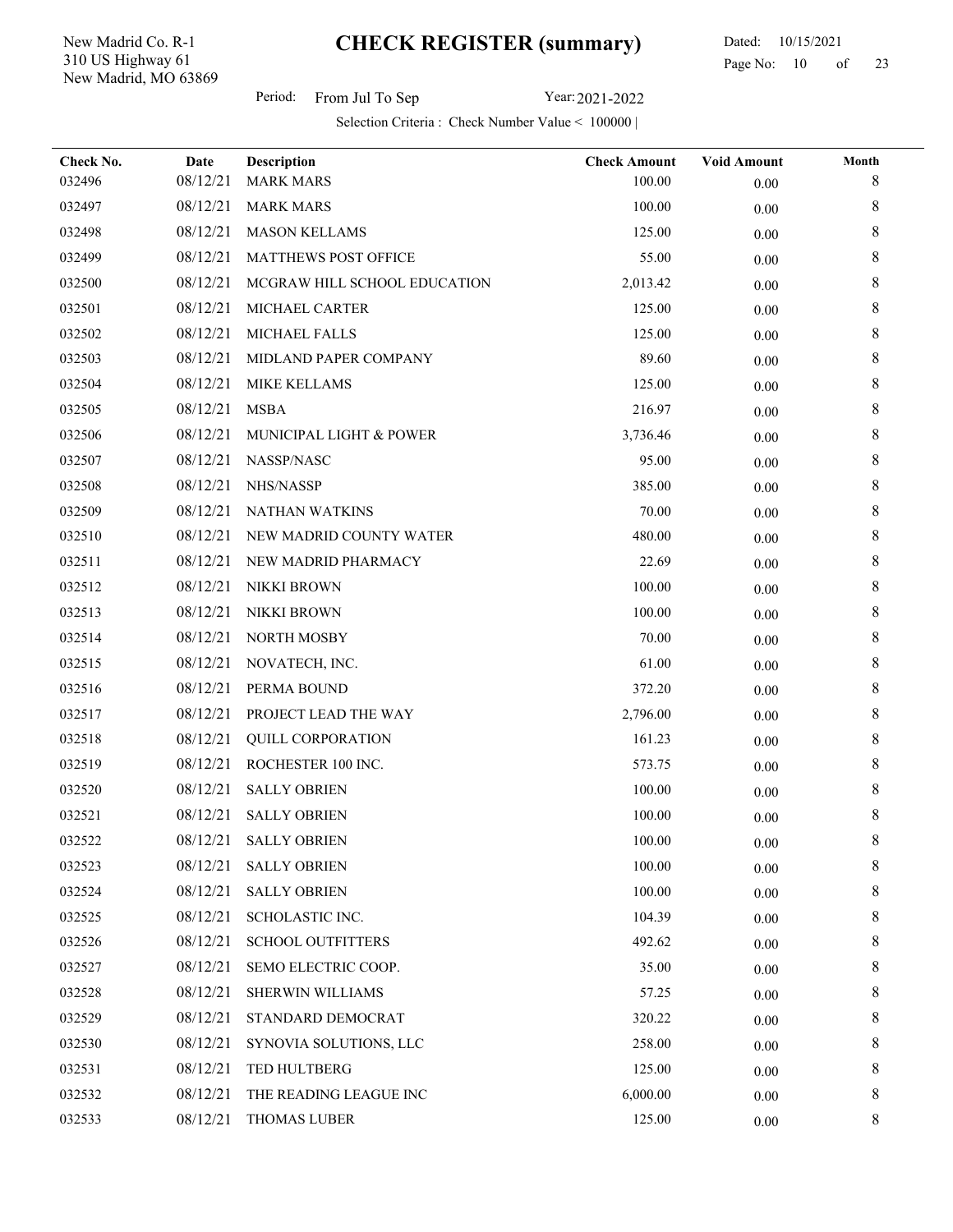New Madrid, MO 63869 310 US Highway 61 New Madrid Co. R-1

 Dated: 10/15/2021 Page No: 11 of

Period: From Jul To Sep Year: 2021-2022

| Check No. | Date     | Description                    | <b>Check Amount</b> | <b>Void Amount</b> | Month |
|-----------|----------|--------------------------------|---------------------|--------------------|-------|
| 032534    | 08/12/21 | <b>TIM HARMON</b>              | 125.00              | 0.00               | 8     |
| 032535    | 08/12/21 | <b>TOOLS 4 READING</b>         | 150.00              | 0.00               | 8     |
| 032536    | 08/12/21 | UNIVERSITY OF MISSOURI         | 27,464.04           | $0.00\,$           | 8     |
| 032537    | 08/12/21 | <b>WAYMON SIMS</b>             | 100.00              | 0.00               | 8     |
| 032538    | 08/12/21 | <b>WAYMON SIMS</b>             | 100.00              | 0.00               | 8     |
| 032539    | 08/12/21 | <b>WAYMON SIMS</b>             | 100.00              | $0.00\,$           | 8     |
| 032540    | 08/12/21 | <b>WAYMON SIMS</b>             | 100.00              | $0.00\,$           | 8     |
| 032541    | 08/12/21 | <b>WAYMON SIMS</b>             | 100.00              | $0.00\,$           | 8     |
| 032542    | 08/12/21 | <b>WAYMON SIMS</b>             | 100.00              | $0.00\,$           | 8     |
| 032543    | 08/12/21 | ZANER-BLOSER                   | 1,011.44            | 0.00               | 8     |
| 032544    | 08/12/21 | ZOELLNER CONSTRUCTION          | 768,641.73          | 0.00               | 8     |
| 032545    | 08/20/21 | <b>ARNITA J ROSS</b>           | 63.54               | 0.00               | 8     |
| 032546    | 08/19/21 | AMAZON CAPITAL SERVICES, INC.  | 2,781.94            | 0.00               | 8     |
| 032547    | 08/19/21 | <b>AMEREN MISSOURI</b>         | 8,080.27            | $0.00\,$           | 8     |
| 032548    | 08/19/21 | <b>ARCHIMAGES</b>              | 63,839.30           | 0.00               | 8     |
| 032549    | 08/19/21 | BEFOUR INC.                    | 141.25              | $0.00\,$           | 8     |
| 032550    | 08/19/21 | <b>BLICK ART MATERIALS</b>     | 28.70               | $0.00\,$           | 8     |
| 032551    | 08/19/21 | BOOTHEEL COLLECTION SPEC       | 5,365.00            | 0.00               | 8     |
| 032552    | 08/19/21 | <b>BSN SPORTS, LLC</b>         | 5,663.14            | $0.00\,$           | 8     |
| 032553    | 08/19/21 | <b>BUSTER KIMBALL PAINTING</b> | 6,000.00            | 0.00               | 8     |
| 032554    | 08/19/21 | CAMCODE                        | 786.96              | $0.00\,$           | 8     |
| 032555    | 08/19/21 | CAROLINA BIOLOGICAL SUPPLY CO. | 44.97               | $0.00\,$           | 8     |
| 032556    | 08/19/21 | CHORAL TRACKS LLC              | 1,199.99            | $0.00\,$           | 8     |
| 032557    | 08/19/21 | <b>CLAYTON S LIGHTFOOT</b>     | 177.52              | $0.00\,$           | 8     |
| 032558    | 08/19/21 | <b>COREY KELLY</b>             | 79.15               | $0.00\,$           | 8     |
| 032559    | 08/19/21 | D & D EQUIPMENT SALES          | 35,540.00           | $0.00\,$           | 8     |
| 032560    |          | 08/19/21 DAVES GROCERY         | 220.93              | 0.00               | 8     |
| 032561    | 08/19/21 | DECOTA ELECTRIC SUPPLY         | 306.58              | 0.00               | 8     |
| 032562    | 08/19/21 | DELTA DOCUMENT SHREDDING LLC   | 1,129.68            | $0.00\,$           | 8     |
| 032563    | 08/19/21 | DEXTER R-XI SCHOOL DISTRICT    | 1,329.13            | 0.00               | 8     |
| 032564    | 08/19/21 | DORRIS PLB/MECH INC            | 450.00              | 0.00               | 8     |
| 032565    | 08/19/21 | ETHAN A HUNZIKER               | 65.80               | 0.00               | 8     |
| 032566    | 08/19/21 | <b>FDOT</b>                    | 17.80               | 0.00               | 8     |
| 032567    | 08/19/21 | FLINN SCIENTIFIC INC.          | 26.72               | 0.00               | 8     |
| 032568    | 08/19/21 | FOLLETT SCHOOL SOLUTIONS       | 1,845.01            | $0.00\,$           | 8     |
| 032569    | 08/19/21 | <b>GOPHER</b>                  | 933.67              | 0.00               | 8     |
| 032570    | 08/19/21 | <b>HAPARA INC</b>              | 4,284.00            | 0.00               | 8     |
| 032571    | 08/19/21 | HD MEDIA SYSTEMS               | 7,650.17            | $0.00\,$           | 8     |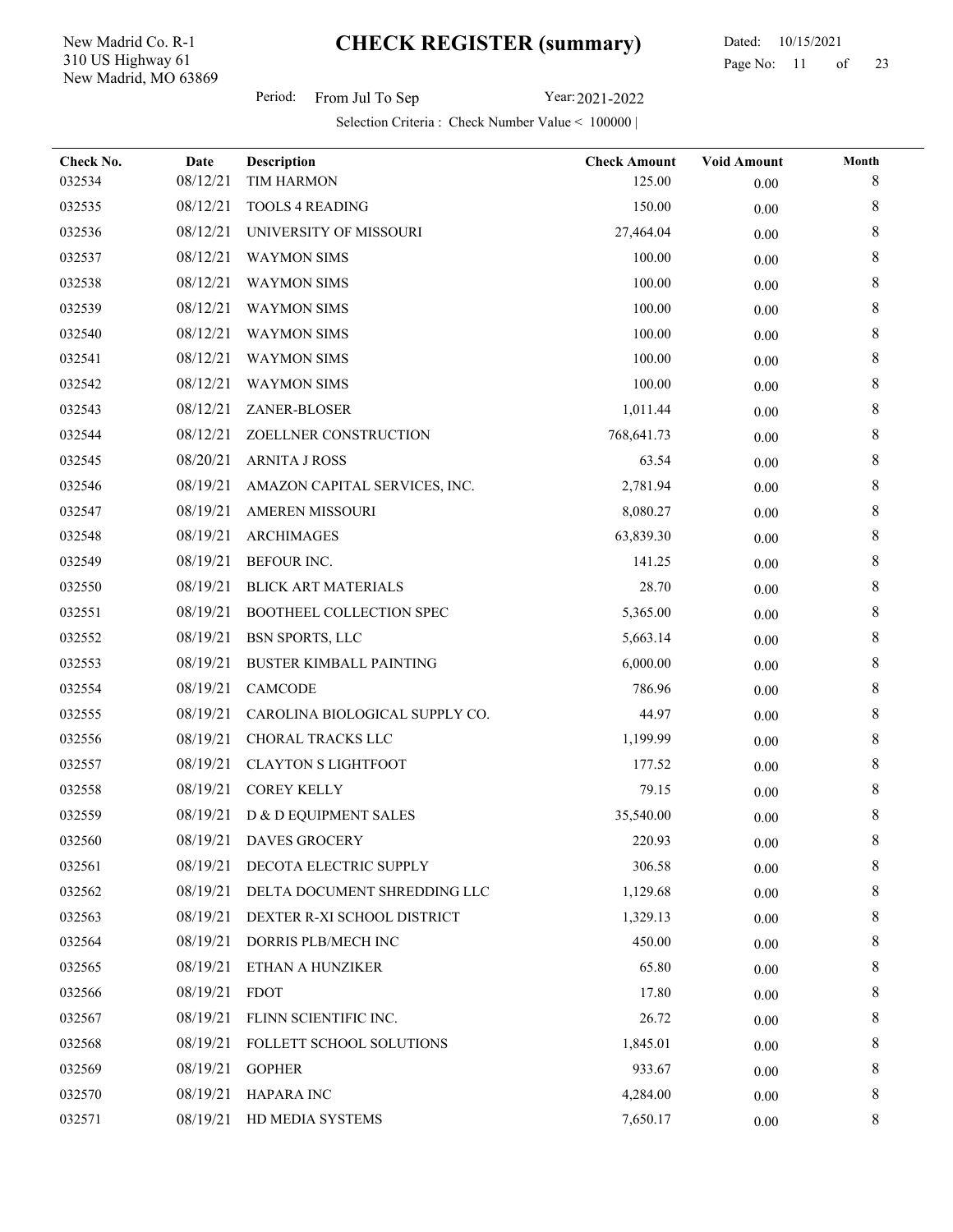New Madrid, MO 63869 310 US Highway 61 New Madrid Co. R-1

 Dated: 10/15/2021 Page No: 12 of

Period: From Jul To Sep Year: 2021-2022

| Check No. | Date     | Description                         | <b>Check Amount</b> | <b>Void Amount</b> | Month |
|-----------|----------|-------------------------------------|---------------------|--------------------|-------|
| 032572    | 08/19/21 | HEATONS PIANO & ORGAN               | 290.00              | $0.00\,$           | 8     |
| 032573    | 08/19/21 | HILLYARD/ST LOUIS                   | 186.00              | 0.00               | 8     |
| 032574    | 08/19/21 | JAMES SAMUEL JOLLY                  | 953.97              | 0.00               | 8     |
| 032575    | 08/19/21 | <b>JERRY WINBERRY</b>               | 504.22              | $0.00\,$           | 8     |
| 032576    | 08/19/21 | <b>KRISTI BOND</b>                  | 66.24               | 0.00               | 8     |
| 032577    | 08/19/21 | LEGACY EQUIPMENT                    | 1,608.00            | 0.00               | 8     |
| 032578    | 08/19/21 | <b>LESLIE SUTTON</b>                | 56.95               | 0.00               | 8     |
| 032579    | 08/19/21 | <b>LISTENWISE</b>                   | 399.00              | 0.00               | 8     |
| 032580    | 08/19/21 | MARMIC FIRE & SAFETY CO., INC.      | 5,347.00            | 0.00               | 8     |
| 032581    | 08/19/21 | MARTINDALE CHEV OLDS PON            | 12.15               | 0.00               | 8     |
| 032582    | 08/19/21 | MCGRAW HILL SCHOOL EDUCATION        | 23,302.62           | 0.00               | 8     |
| 032583    | 08/19/21 | MELANIE CROW                        | 594.46              | $0.00\,$           | 8     |
| 032584    | 08/19/21 | METRO ELECTRIC SUPPLY               | 1,500.00            | 0.00               | 8     |
| 032585    | 08/19/21 | <b>MHSVCA</b>                       | 30.00               | 0.00               | 8     |
| 032586    | 08/19/21 | <b>NASCO</b>                        | 123.40              | 0.00               | 8     |
| 032587    | 08/19/21 | NEW MADRID FARM AND HOME            | 153.22              | 0.00               | 8     |
| 032588    | 08/19/21 | NOVATECH, INC.                      | 15,224.92           | 0.00               | 8     |
| 032589    | 08/19/21 | <b>OMNI CHEER</b>                   | 255.60              | $0.00\,$           | 8     |
| 032590    | 08/19/21 | PERMA BOUND                         | 516.95              | 0.00               | 8     |
| 032591    | 08/19/21 | PETTY CASH                          | 500.00              | $0.00\,$           | 8     |
| 032592    | 08/19/21 | PETTY CASH                          | 1,000.00            | 0.00               | 8     |
| 032593    | 08/19/21 | POPLAR BLUFF R-1 SCHOOL DISTRICT    | 805.53              | 0.00               | 8     |
| 032594    | 08/19/21 | POTOSI R-III SCHOOL DISTRICT        | 959.40              | 0.00               | 8     |
| 032595    | 08/19/21 | PREMIUM MECHANICAL INC.             | 401.00              | 0.00               | 8     |
| 032596    | 08/19/21 | QUESTAR ASSESSMENT INC.             | 576.00              | $0.00\,$           | 8     |
| 032597    | 08/19/21 | <b>QUILL CORPORATION</b>            | 815.52              | $0.00\,$           | 8     |
| 032598    | 08/19/21 | RIGGS TREE & LIGHT SERVICE, LLC     | 2,100.00            | 0.00               | 8     |
| 032599    | 08/19/21 | ROTH RESTAURANT SUPPLY              | 2,795.96            | 0.00               | 8     |
| 032600    | 08/19/21 | SCHOLASTIC INC.                     | 593.73              | 0.00               | 8     |
| 032601    | 08/19/21 | <b>SCHOOL SPECIALTY</b>             | 1,124.16            | 0.00               | 8     |
| 032602    | 08/19/21 | SCHOOL SPECIALTY LLC                | 424.12              | 0.00               | 8     |
| 032603    | 08/19/21 | <b>GRACENOTES LLC</b>               | 213.80              | 0.00               | 8     |
| 032604    | 08/19/21 | SNAP ON INDUSTRIAL                  | 2,589.54            | $0.00\,$           | 8     |
| 032605    | 08/19/21 | SOUTHEAST MISSOURI BAND ASSOCIATION | 60.00               | 0.00               | 8     |
| 032606    | 08/19/21 | SPRINGFIELD MUSIC, INC.             | 7,413.03            | 0.00               | 8     |
| 032607    | 08/19/21 | SUN LIFE ASSURANCE CO OF CANADA     | 17.55               | 0.00               | 8     |
| 032608    | 08/19/21 | <b>SUSIES BAKE SHOPPE</b>           | 429.80              | 0.00               | 8     |
| 032609    | 08/19/21 | TURF RENOVATIONS LLC                | 5,700.00            | $0.00\,$           | 8     |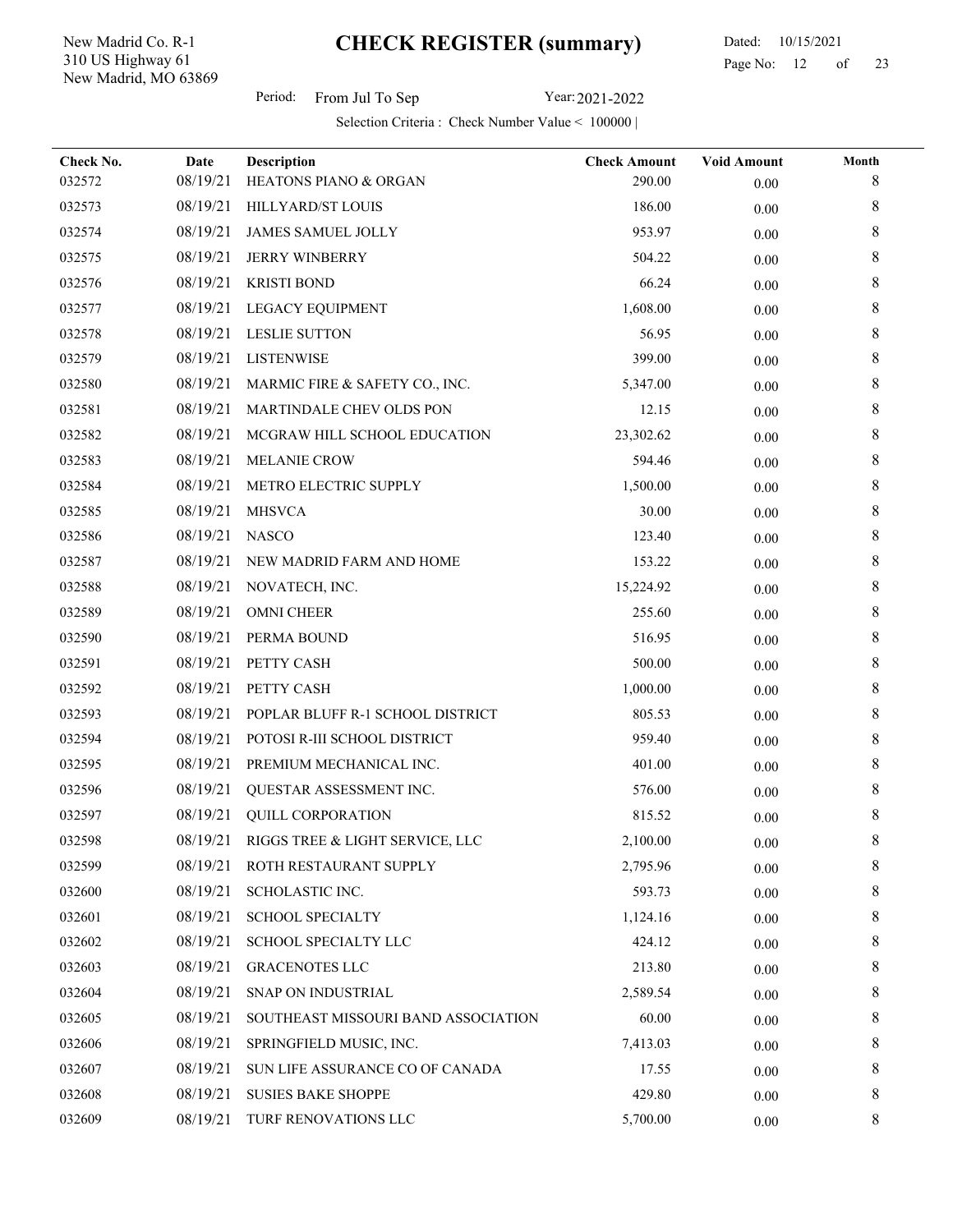New Madrid, MO 63869 310 US Highway 61 New Madrid Co. R-1

l,

#### Dated: 10/15/2021 Page No: 13 of

Period: From Jul To Sep Year: 2021-2022

| Check No. | Date     | <b>Description</b>                      | <b>Check Amount</b> | <b>Void Amount</b> | Month   |
|-----------|----------|-----------------------------------------|---------------------|--------------------|---------|
| 032610    | 08/19/21 | TYLER FULLHART                          | 173.39              | 0.00               | 8       |
| 032611    | 08/19/21 | <b>ULINE</b>                            | 3,727.35            | 0.00               | 8       |
| 032612    | 08/19/21 | UNITED ART & EDUCATION                  | 1,456.44            | 0.00               | 8       |
| 032613    | 08/19/21 | VOYAGER SOPRIS LEARNING                 | 3,994.00            | 0.00               | 8       |
| 032614    | 08/19/21 | ZANER-BLOSER                            | 335.48              | 0.00               | 8       |
| 032615    | 08/19/21 | ZOELLNER CONSTRUCTION                   | 25,888.45           | 0.00               | 8       |
| 032617    | 08/20/21 | AMERICAN FIDELITY ASSURANCE COMPANY     | 375.41              | 0.00               | 8       |
| 032618    | 08/20/21 | AMERICAN FIDELITY ASSURANCE COMPANY     | 7,708.18            | 0.00               | 8       |
| 032619    | 08/20/21 | <b>BANK OF NEW MADRID</b>               | 1,500.00            | 0.00               | 8       |
| 032620    | 08/20/21 | COLONIAL LIFE PROCESSING CENTER         | 47.25               | 0.00               | 8       |
| 032621    | 08/20/21 | FIDELITY SECURITY LIFE INSURANCE CO     | 982.21              | 0.00               | 8       |
| 032622    | 08/20/21 | FAMILY SUPPORT PAY CTR                  | 60.00               | 0.00               | 8       |
| 032623    | 08/20/21 | MID ATLANTIC TRUST COMPANY              | 3,565.00            | 0.00               | 8       |
| 032624    | 08/20/21 | MO DEPT OF REVENUE                      | 10,461.00           | 0.00               | 8       |
| 032625    | 08/20/21 | <b>MSTA DUES</b>                        | 48.56               | 0.00               | 8       |
| 032626    | 08/20/21 | NEW MADRID CO R-1                       | 70,152.00           | 0.00               | 8       |
| 032627    | 08/20/21 | NM CTY R-1                              | 56,174.30           | 0.00               | 8       |
| 032628    | 08/20/21 | <b>PEERS</b>                            | 24,043.16           | 0.00               | 8       |
| 032629    | 08/20/21 | PUBLIC SCHOOL RET SYSTEM                | 88,928.16           | 0.00               | 8       |
| 032630    | 08/20/21 | SUN LIFE ASSURANCE CO OF CANADA         | 3,206.67            | 0.00               | 8       |
| 032631    | 08/20/21 | SUN LIFE ASSURANCE CO OF CANADA         | 3,317.43            | 0.00               | 8       |
| 032632    | 08/26/21 | <b>ALLDATA</b>                          | 975.00              | 0.00               | 8       |
| 032633    | 08/26/21 | AMAZON CAPITAL SERVICES, INC.           | 4,707.76            | 0.00               | 8       |
| 032634    | 08/26/21 | AMY HAY                                 | 46.80               | 0.00               | 8       |
| 032635    | 08/26/21 | ANW REFRIGERATION SERVICES              | 1,827.28            | 0.00               | 8       |
| 032636    | 08/26/21 | AT & T MOBILITY                         | 235.76              | 0.00               | 8       |
| 032637    | 08/26/21 | AT & T MOBILITY                         | 45.77               | 0.00               | 8       |
| 032638    | 08/26/21 | AUTOMOTIVE SHOP EQUIPMENT               | 405.50              | 0.00               | $\,8\,$ |
| 032639    | 08/26/21 | <b>B. E. PUBLISHING</b>                 | 3,307.40            | 0.00               | 8       |
| 032640    | 08/26/21 | <b>BIORAD</b>                           | 290.51              | $0.00\,$           | 8       |
| 032641    | 08/26/21 | BLICK ART MATERIALS                     | 14.35               | 0.00               | 8       |
| 032642    | 08/26/21 | <b>BRAIN POP LLC</b>                    | 230.00              | 0.00               | 8       |
| 032643    | 08/26/21 | <b>BSN SPORTS, LLC</b>                  | 658.47              | 0.00               | 8       |
| 032644    | 08/26/21 | <b>CARLEE KEENE</b>                     | 41.75               | 0.00               | 8       |
| 032645    | 08/26/21 | Chk # 32645 was replaced by Chk # 32990 | 0.00                | 0.00               | 8       |
| 032646    | 08/26/21 | HEARTLAND COCA-COLA BOTTLING CO LLC     | 2,569.42            | $0.00\,$           | 8       |
| 032647    | 08/26/21 | ETHAN A HUNZIKER                        | 6.51                | $0.00\,$           | 8       |
| 032648    | 08/26/21 | LITERACY RESOURCES, LLC                 | 367.12              | $0.00\,$           | 8       |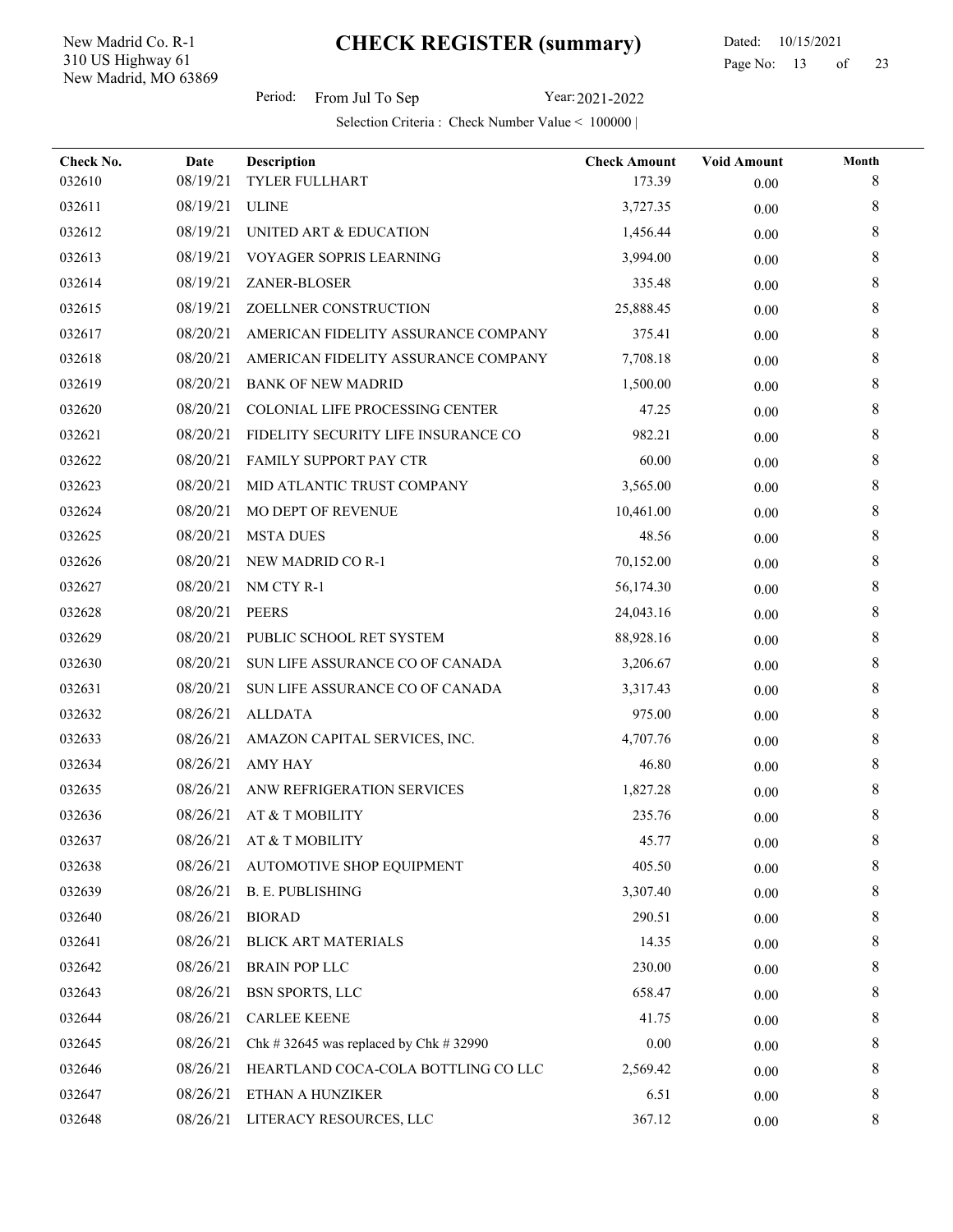New Madrid, MO 63869 310 US Highway 61 New Madrid Co. R-1

 Dated: 10/15/2021 Page No: 14 of

Period: From Jul To Sep Year: 2021-2022

| Check No. | Date<br>08/26/21     | Description<br>HILLYARD/ST LOUIS   | <b>Check Amount</b> | <b>Void Amount</b> | Month<br>8 |
|-----------|----------------------|------------------------------------|---------------------|--------------------|------------|
| 032649    |                      |                                    | 3,427.64            | 0.00               |            |
| 032650    | 08/26/21<br>08/26/21 | HOLLOWAY DIST CO                   | 2,108.04            | 0.00               | 8          |
| 032651    |                      | <b>ID WHOLESALER</b>               | 1,699.17            | 0.00               | 8          |
| 032652    | 08/26/21             | <b>JOE MOSS</b>                    | 28.54               | 0.00               | 8          |
| 032653    | 08/26/21             | K LOG INC                          | 7,439.29            | 0.00               | 8          |
| 032654    | 08/26/21             | KENNY ROGERS CHILDREN CT           | 76.00               | $0.00\,$           | 8          |
| 032655    | 08/26/21             | MALDEN R-1 SCHOOL DIST             | 150.00              | 0.00               | 8          |
| 032656    | 08/26/21             | MASTERWASH LLC                     | 1,200.00            | 0.00               | 8          |
| 032657    | 08/26/21             | <b>MCCTA</b>                       | 300.00              | 0.00               | 8          |
| 032658    | 08/26/21             | MCGRAW HILL SCHOOL EDUCATION       | 3,146.88            | 0.00               | 8          |
| 032659    | 08/26/21             | METRO ELECTRIC SUPPLY              | 1,125.00            | 0.00               | 8          |
| 032660    | 08/26/21             | MO DIV OF YOUTH SERVICES           | 30,232.58           | 0.00               | 8          |
| 032661    | 08/26/21             | <b>MSBA</b>                        | 35.07               | 0.00               | 8          |
| 032662    | 08/26/21             | <b>MSBCA</b>                       | 300.00              | $0.00\,$           | 8          |
| 032663    | 08/26/21             | NEC CLOUD COMMUNICATIONS AMERICA   | 459.83              | 0.00               | 8          |
| 032664    | 08/26/21             | NIMCO INC.                         | 55.77               | 0.00               | 8          |
| 032665    | 08/26/21             | NOVATECH, INC.                     | 1,125.00            | $0.00\,$           | 8          |
| 032666    | 08/26/21             | OTC BRANDS, INC.                   | 101.67              | 0.00               | 8          |
| 032667    | 08/26/21             | PETTY CASH                         | 300.00              | 0.00               | 8          |
| 032668    | 08/26/21             | PETTY CASH                         | 200.00              | 0.00               | 8          |
| 032669    | 08/26/21             | PETTY CASH                         | 200.00              | $0.00\,$           | 8          |
| 032670    | 08/26/21             | PETTY CASH                         | 200.00              | $0.00\,$           | 8          |
| 032671    | 08/26/21             | PETTY CASH                         | 200.00              | 0.00               | 8          |
| 032672    | 08/26/21             | POPLAR BLUFF R-1 SCHOOL DISTRICT   | 4,168.41            | 0.00               | 8          |
| 032673    | 08/26/21             | PREMIUM MECHANICAL INC.            | 7,563.44            | $0.00\,$           | 8          |
| 032674    | 08/26/21             | PROVISION DATA SOLUTIONS           | 114,188.00          | $0.00\,$           | 8          |
| 032675    |                      | 08/26/21 QUILL CORPORATION         | 701.37              | $0.00\,$           | 8          |
| 032676    | 08/26/21             | S/P2                               | 897.00              | $0.00\,$           | 8          |
| 032677    | 08/26/21             | <b>SCHOOL SPECIALTY</b>            | 780.48              | $0.00\,$           | 8          |
| 032678    | 08/26/21             | <b>SCIENCE TAKE OUT</b>            | 48.88               | 0.00               | 8          |
| 032679    | 08/26/21             | <b>RANDY WINSTON</b>               | 180.00              | $0.00\,$           | 8          |
| 032680    | 08/26/21             | <b>SEMO LASE</b>                   | 30.00               | $0.00\,$           | 8          |
| 032681    | 08/26/21             | ST FRANCIS MEDICAL CENTER          | 231.00              | 0.00               | 8          |
| 032682    | 08/26/21             | <b>TROX</b>                        | 2,058.00            | 0.00               | 8          |
| 032683    | 08/26/21             | UMB BANK N.A.                      | 318.00              | $0.00\,$           | 8          |
| 032684    | 08/26/21             | UNITED ART & EDUCATION             | 31.90               | $0.00\,$           | 8          |
| 032685    | 08/26/21             | USA TEST PREP LLC                  | 337.50              | $0.00\,$           | 8          |
| 032686    | 08/26/21             | VARSITY SPIRIT FASHIONS & SUPPLIES | 11,614.58           | $0.00\,$           | 8          |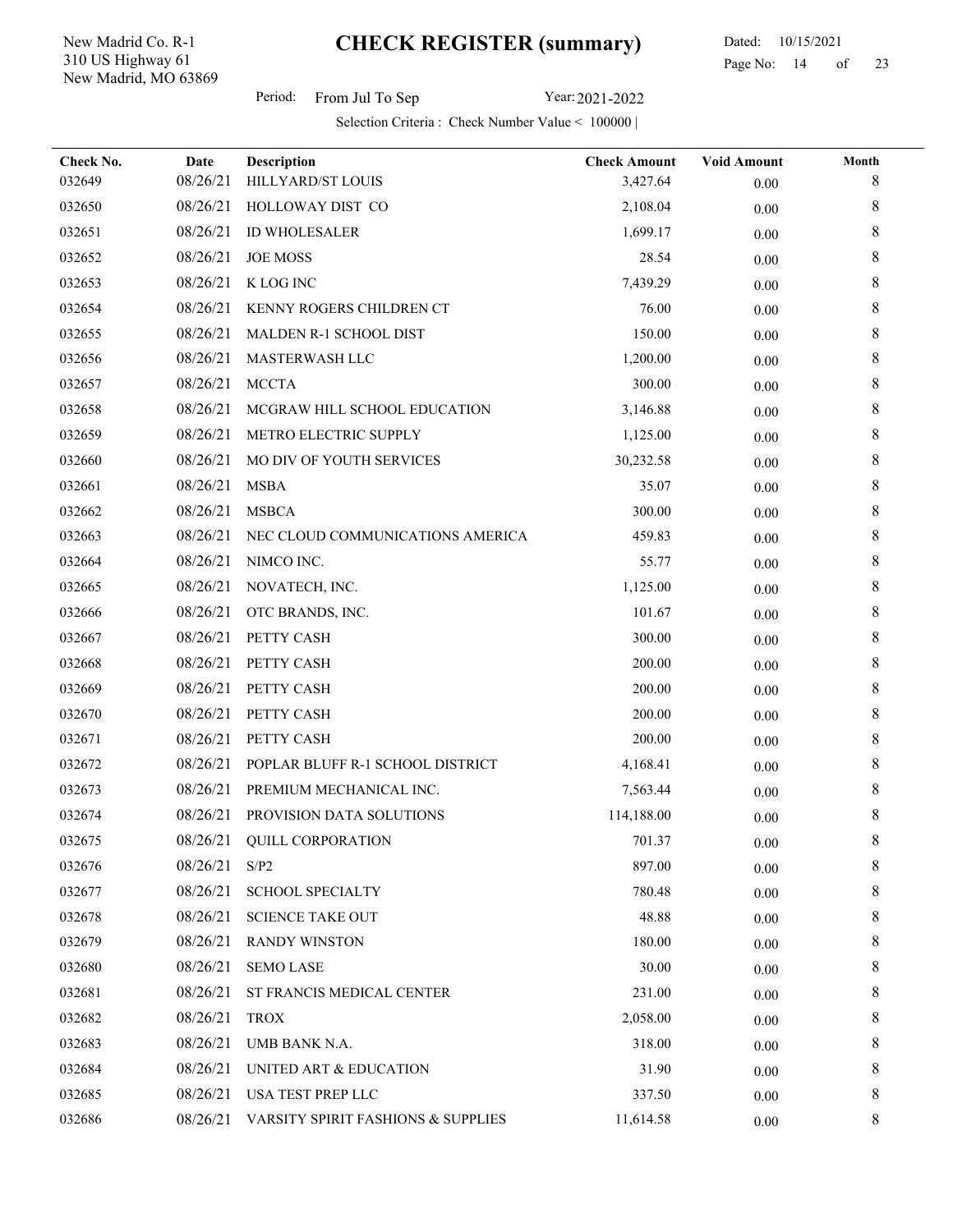New Madrid, MO 63869 310 US Highway 61 New Madrid Co. R-1

l,

 Dated: 10/15/2021 Page No: 15 of

Period: From Jul To Sep Year: 2021-2022

| Check No. | Date     | Description                    | <b>Check Amount</b> | <b>Void Amount</b> | Month |
|-----------|----------|--------------------------------|---------------------|--------------------|-------|
| 032687    | 08/26/21 | CAPITAL ONE TRADE CREDIT       | 377.77              | 0.00               | 8     |
| 032688    | 08/26/21 | ZANER-BLOSER                   | 517.70              | 0.00               | 8     |
| 032689    | 08/26/21 | ZOELLNER CONSTRUCTION          | 835,846.32          | 0.00               | 8     |
| 032690    | 08/27/21 | <b>JAMES KING</b>              | 125.00              | 0.00               | 8     |
| 032691    | 08/27/21 | <b>RANDY WINSTON</b>           | 70.00               | 0.00               | 8     |
| 032692    | 09/01/21 | TRACY N CROSSFIELD             | 926.02              | $0.00\,$           | 9     |
| 032693    | 09/02/21 | AMAZON CAPITAL SERVICES, INC.  | 509.06              | 0.00               | 9     |
| 032694    | 09/02/21 | <b>B. E. PUBLISHING</b>        | 8,683.80            | 0.00               | 9     |
| 032695    | 09/02/21 | <b>BG INNOVATIONS</b>          | 2,914.00            | 0.00               | 9     |
| 032696    | 09/02/21 | <b>BSN SPORTS, LLC</b>         | 2,419.40            | 0.00               | 9     |
| 032697    | 09/02/21 | <b>BUGZERO</b>                 | 225.00              | 0.00               | 9     |
| 032698    | 09/02/21 | <b>BUSTER KIMBALL PAINTING</b> | 10,350.00           | 0.00               | 9     |
| 032699    | 09/02/21 | <b>CHELSEA BAKER</b>           | 240.00              | 0.00               | 9     |
| 032700    | 09/02/21 | <b>COREY SISK</b>              | 70.00               | 0.00               | 9     |
| 032701    | 09/02/21 | CREATIVE OFFICE SOLUTIONS      | 1,090.00            | $0.00\,$           | 9     |
| 032702    | 09/02/21 | <b>DAN MACHIRAN</b>            | 45.00               | 0.00               | 9     |
| 032703    | 09/02/21 | DATAKEEPER TECHNOLOGIES        | 275.00              | 0.00               | 9     |
| 032704    | 09/02/21 | DECOTA ELECTRIC SUPPLY         | 25.00               | 0.00               | 9     |
| 032705    | 09/02/21 | DENVER STUCKEY                 | 70.00               | 0.00               | 9     |
| 032706    | 09/02/21 | DITTRONICS INC.                | 390.00              | 0.00               | 9     |
| 032707    | 09/02/21 | <b>EDAY SALES</b>              | 11,640.00           | 0.00               | 9     |
| 032708    | 09/02/21 | <b>EDMENTUM</b>                | 5,205.84            | 0.00               | 9     |
| 032709    | 09/02/21 | <b>GEORGE BAYS</b>             | 70.00               | $0.00\,$           | 9     |
| 032710    | 09/02/21 | HART ELECTRIC INC.             | 1,337.16            | 0.00               | 9     |
| 032711    | 09/02/21 | HOLLOWAY DIST CO               | 226.80              | 0.00               | 9     |
| 032712    | 09/02/21 | <b>JW PEPPER &amp; SON INC</b> | 227.50              | 0.00               | 9     |
| 032713    | 09/02/21 | <b>JENNY SEXTON</b>            | 649.29              | $0.00\,$           | 9     |
| 032714    | 09/02/21 | <b>JESSIE COOPER</b>           | 70.00               | 0.00               | 9     |
| 032715    | 09/02/21 | <b>JESSIE COOPER</b>           | 70.00               | 0.00               | 9     |
| 032716    | 09/02/21 | <b>JESSIE COOPER</b>           | 70.00               | $0.00\,$           | 9     |
| 032717    | 09/02/21 | <b>JUJU PROMOTIONS</b>         | 228.00              | 0.00               | 9     |
| 032718    | 09/02/21 | <b>JUNIOR LIBRARY GUILD</b>    | 189.00              | 0.00               | 9     |
| 032719    | 09/02/21 | <b>KATHY CARTER</b>            | 70.00               | 0.00               | 9     |
| 032720    | 09/02/21 | KENNETT SCHOOL DISTRICT #39    | 12,431.49           | 0.00               | 9     |
| 032721    | 09/02/21 | <b>KYLE HALTER</b>             | 70.00               | 0.00               | 9     |
| 032722    | 09/02/21 | LAKESHORE LEARNING             | 7,456.85            | 0.00               | 9     |
| 032723    | 09/02/21 | K&K INSURANCE GROUP INC        | 6,254.00            | 0.00               | 9     |
| 032724    | 09/02/21 | LISA COX                       | 12.50               | $0.00\,$           | 9     |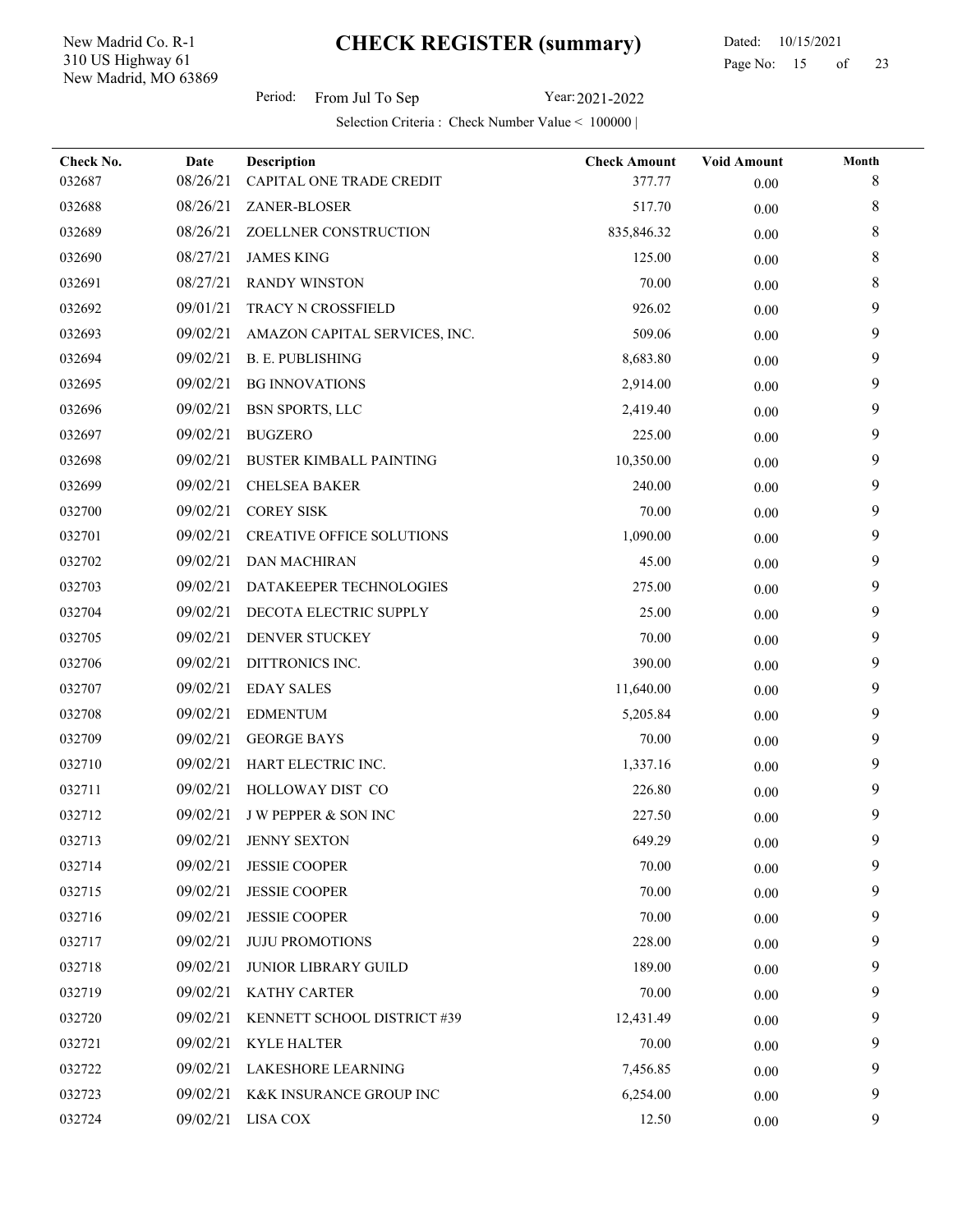New Madrid, MO 63869 310 US Highway 61 New Madrid Co. R-1

 Dated: 10/15/2021 Page No: 16 of

Period: From Jul To Sep Year: 2021-2022

| Check No. | Date     | <b>Description</b>                 | <b>Check Amount</b> | <b>Void Amount</b> | Month |
|-----------|----------|------------------------------------|---------------------|--------------------|-------|
| 032725    | 09/02/21 | <b>LISA GODWIN</b>                 | 12.50               | 0.00               | 9     |
| 032726    | 09/02/21 | <b>LOWES</b>                       | 959.50              | 0.00               | 9     |
| 032727    | 09/02/21 | MASTERWASH LLC                     | 6,348.65            | 0.00               | 9     |
| 032728    | 09/02/21 | MCGRAW HILL SCHOOL EDUCATION       | 30,954.93           | 0.00               | 9     |
| 032729    | 09/02/21 | <b>MEGAN MYERS</b>                 | 159.44              | 0.00               | 9     |
| 032730    | 09/02/21 | METALWELD INC.                     | 10,795.52           | 0.00               | 9     |
| 032731    | 09/02/21 | MIKERENTALS INC.                   | 599.00              | $0.00\,$           | 9     |
| 032732    | 09/02/21 | <b>MOLL PRINTING</b>               | 469.73              | 0.00               | 9     |
| 032733    | 09/02/21 | <b>MSHSAA</b>                      | 1,104.30            | $0.00\,$           | 9     |
| 032734    | 09/02/21 | NAVIGATE BUILDING SOLUTIONS, LLC   | 15,396.00           | $0.00\,$           | 9     |
| 032735    | 09/02/21 | NICK MACHIRAN                      | 45.00               | 0.00               | 9     |
| 032736    | 09/02/21 | NORTH CALLAWAY R-1 SCHOOL DISTRICT | 3,993.33            | 0.00               | 9     |
| 032737    | 09/02/21 | NORTH MOSBY                        | 70.00               | 0.00               | 9     |
| 032738    | 09/02/21 | NORTH MOSBY                        | 70.00               | 0.00               | 9     |
| 032739    | 09/02/21 | <b>NORTH MOSBY</b>                 | 70.00               | 0.00               | 9     |
| 032740    | 09/02/21 | NOVATECH, INC.                     | 84,426.64           | $0.00\,$           | 9     |
| 032741    | 09/02/21 | PETTY CASH                         | 400.00              | $0.00\,$           | 9     |
| 032742    | 09/02/21 | PETTY CASH                         | 400.00              | $0.00\,$           | 9     |
| 032743    | 09/02/21 | PREMIUM MECHANICAL INC.            | 2,043.00            | 0.00               | 9     |
| 032744    | 09/02/21 | PRO ED INC                         | 434.50              | 0.00               | 9     |
| 032745    | 09/02/21 | PRODUCTIVITY PLUS ACCOUNT          | 840.45              | 0.00               | 9     |
| 032746    | 09/02/21 | REALLY GOOD STUFF LLC              | 143.71              | 0.00               | 9     |
| 032747    | 09/02/21 | ROTH RESTAURANT SUPPLY             | 2,795.96            | $0.00\,$           | 9     |
| 032747    | 09/15/21 | 32747 is VOIDED                    | 0.00                | 2,795.96           | 9     |
| 032748    | 09/02/21 | <b>SARAH JAMERSON</b>              | 41.75               | $0.00\,$           | 9     |
| 032749    | 09/02/21 | DECKER EQUIPMENT                   | 1,833.18            | $0.00\,$           | 9     |
| 032750    | 09/02/21 | <b>SECURLY INC</b>                 | 6,986.00            | 0.00               | 9     |
| 032751    | 09/02/21 | <b>SEMMEA</b>                      | 140.00              | 0.00               | 9     |
| 032752    | 09/02/21 | <b>SEMO BAND ASSOCIATION</b>       | 40.00               | 0.00               | 9     |
| 032753    | 09/02/21 | SEMO ELECTRIC COOP.                | 36.75               | $0.00\,$           | 9     |
| 032754    | 09/02/21 | <b>SEMO LASE</b>                   | 120.00              | $0.00\,$           | 9     |
| 032755    | 09/02/21 | <b>SHERWIN WILLIAMS</b>            | 954.75              | 0.00               | 9     |
| 032756    | 09/02/21 | SHI INTERNATIONAL CORP             | 1,066.00            | 0.00               | 9     |
| 032757    | 09/02/21 | STARFALL EDUCATION                 | 270.00              | 0.00               | 9     |
| 032758    | 09/02/21 | SYMMETRY ENERGY SOLUTIONS, LLC     | 1,881.44            | 0.00               | 9     |
| 032759    | 09/02/21 | UNITED TERMITE & PEST CONTROL LLC  | 595.00              | 0.00               | 9     |
| 032760    | 09/02/21 | <b>UPS</b>                         | 41.67               | $0.00\,$           | 9     |
| 032761    | 09/02/21 | ZOELLNER CONSTRUCTION              | 865,100.64          | $0.00\,$           | 9     |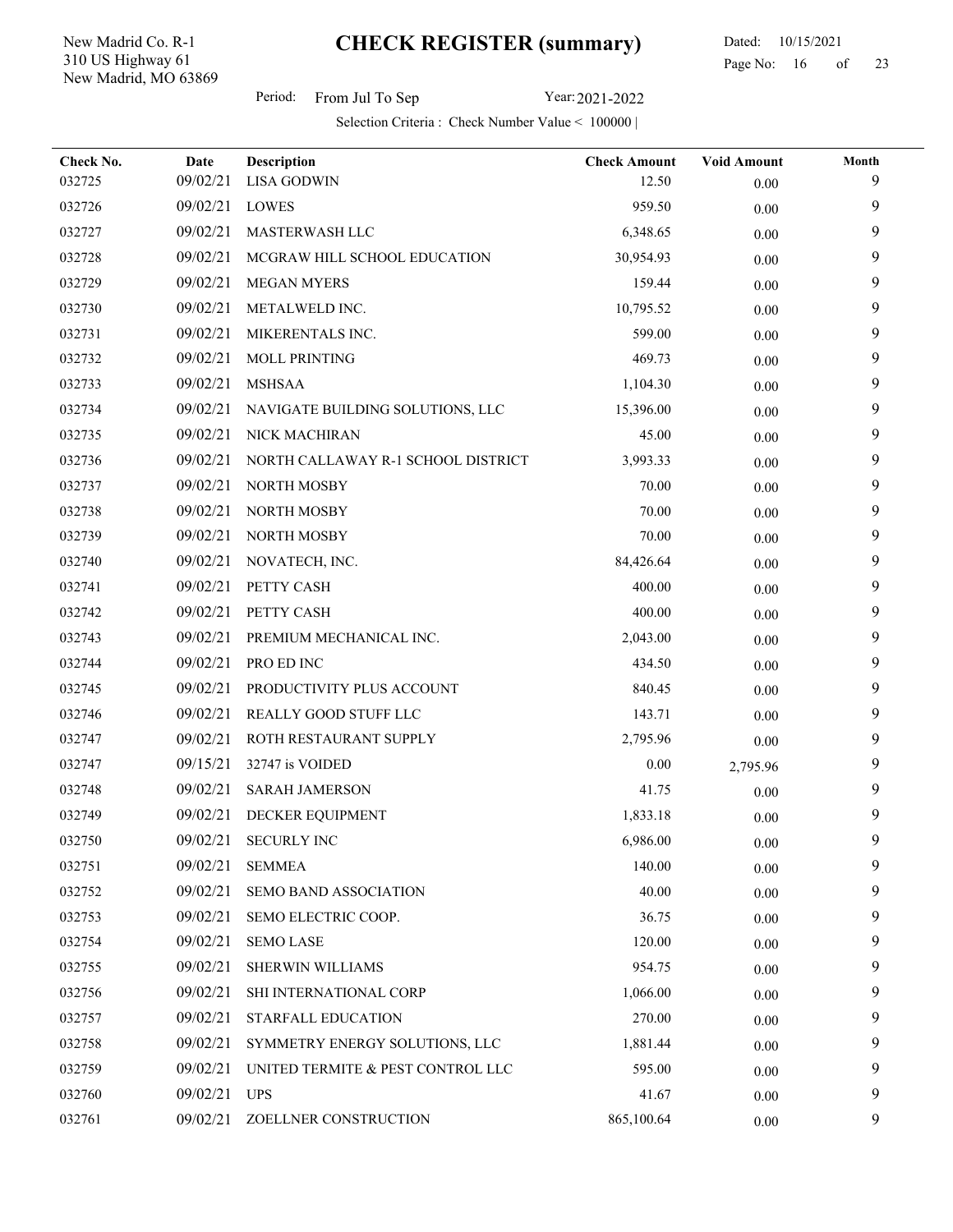New Madrid, MO 63869 310 US Highway 61 New Madrid Co. R-1

 Dated: 10/15/2021 Page No: 17 of

Period: From Jul To Sep Year: 2021-2022

| Check No.<br>032762 | Date<br>09/07/21 | Description<br>KENNETT SCHOOL DISTRICT #39 | <b>Check Amount</b><br>100.00 | <b>Void Amount</b><br>0.00 | Month<br>9 |
|---------------------|------------------|--------------------------------------------|-------------------------------|----------------------------|------------|
| 032763              | 09/09/21         | AMAZON CAPITAL SERVICES, INC.              | 9,520.01                      | 0.00                       | 9          |
| 032764              | 09/09/21         | AMEREN MISSOURI                            | 2,059.63                      | $0.00\,$                   | 9          |
| 032765              | 09/09/21         | AT & T MOBILITY                            | 220.33                        | 0.00                       | 9          |
| 032766              | 09/09/21         | BEST SANITATION SERVICE                    | 1,500.00                      | 0.00                       | 9          |
| 032767              | 09/09/21         | <b>BLICK ART MATERIALS</b>                 | 14.35                         | $0.00\,$                   | 9          |
| 032768              | 09/09/21         | <b>BOOK SOURCE</b>                         | 14.92                         | 0.00                       | 9          |
| 032769              | 09/09/21         | <b>BSN SPORTS, LLC</b>                     | 5,568.24                      | $0.00\,$                   | 9          |
| 032770              | 09/09/21         | <b>CHEER OUTFITTERS</b>                    | 1,729.02                      | 0.00                       | 9          |
| 032771              | 09/09/21         | <b>CITY OF LILBOURN</b>                    | 351.36                        | 0.00                       | 9          |
| 032772              | 09/09/21         | <b>CITY OF MATTHEWS</b>                    | 65.08                         | 0.00                       | 9          |
| 032773              | 09/09/21         | <b>EDUCATIONPLUS</b>                       | 69,832.03                     | 0.00                       | 9          |
| 032774              | 09/09/21         | <b>FISHER SCIENTIFIC</b>                   | 27.81                         | 0.00                       | 9          |
| 032775              | 09/09/21         | GALLS, LLC                                 | 237.62                        | $0.00\,$                   | 9          |
| 032776              | 09/09/21         | HELENA AGRI-ENTERPRISES, LLC               | 987.50                        | 0.00                       | 9          |
| 032777              | 09/09/21         | INMOTION SYSTEMS, LLC                      | 17,144.00                     | $0.00\,$                   | 9          |
| 032778              | 09/09/21         | HOLLOWAY DIST CO                           | 351.54                        | $0.00\,$                   | 9          |
| 032779              | 09/09/21         | <b>ID WHOLESALER</b>                       | 155.94                        | 0.00                       | 9          |
| 032780              | 09/09/21         | <b>JARED SHACKLEFORD</b>                   | 374.70                        | 0.00                       | 9          |
| 032781              | 09/09/21         | <b>JUJU PROMOTIONS</b>                     | 714.00                        | 0.00                       | 9          |
| 032782              | 09/09/21         | KNOWLEDGE TREE                             | 91.12                         | $0.00\,$                   | 9          |
| 032783              | 09/09/21         | MARTINDALE CHEV OLDS PON                   | 113.60                        | $0.00\,$                   | 9          |
| 032784              | 09/09/21         | MASC SOUTHEAST DISTRICT                    | 100.00                        | 0.00                       | 9          |
| 032785              | 09/09/21         | <b>MEGAN MYERS</b>                         | 137.76                        | 0.00                       | 9          |
| 032786              | 09/09/21         | <b>MELISSA BROWN</b>                       | 90.00                         | $0.00\,$                   | 9          |
| 032787              | 09/09/21         | MIKES MEATS & MORE                         | 105.00                        | $0.00\,$                   | 9          |
| 032788              | 09/09/21 MSBA    |                                            | 655.89                        | $0.00\,$                   | 9          |
| 032789              | 09/09/21         | <b>MSHSAA</b>                              | 135.00                        | $0.00\,$                   | 9          |
| 032790              | 09/09/21         | MUNICIPAL LIGHT & POWER                    | 17,341.30                     | $0.00\,$                   | 9          |
| 032791              | 09/09/21         | <b>MVATA</b>                               | 230.00                        | 0.00                       | 9          |
| 032792              | 09/09/21         | NEW MADRID COUNTY WATER                    | 660.00                        | 0.00                       | 9          |
| 032793              | 09/09/21         | NOVATECH, INC.                             | 7,355.12                      | 0.00                       | 9          |
| 032794              | 09/09/21         | PREMIUM MECHANICAL INC.                    | 46,400.00                     | 0.00                       | 9          |
| 032795              | 09/09/21         | <b>QUILL CORPORATION</b>                   | 100.32                        | 0.00                       | 9          |
| 032796              | 09/09/21         | <b>RALPH D BROWN</b>                       | 90.00                         | $0.00\,$                   | 9          |
| 032797              | 09/09/21         | REALLY GREAT READING COMPANY LLC           | 553.80                        | $0.00\,$                   | 9          |
| 032798              | 09/09/21         | STEPHANIE MYERS                            | 362.96                        | $0.00\,$                   | 9          |
| 032799              | 09/09/21         | T J S LANDSCAPE SERVICE                    | 8,750.00                      | $0.00\,$                   | 9          |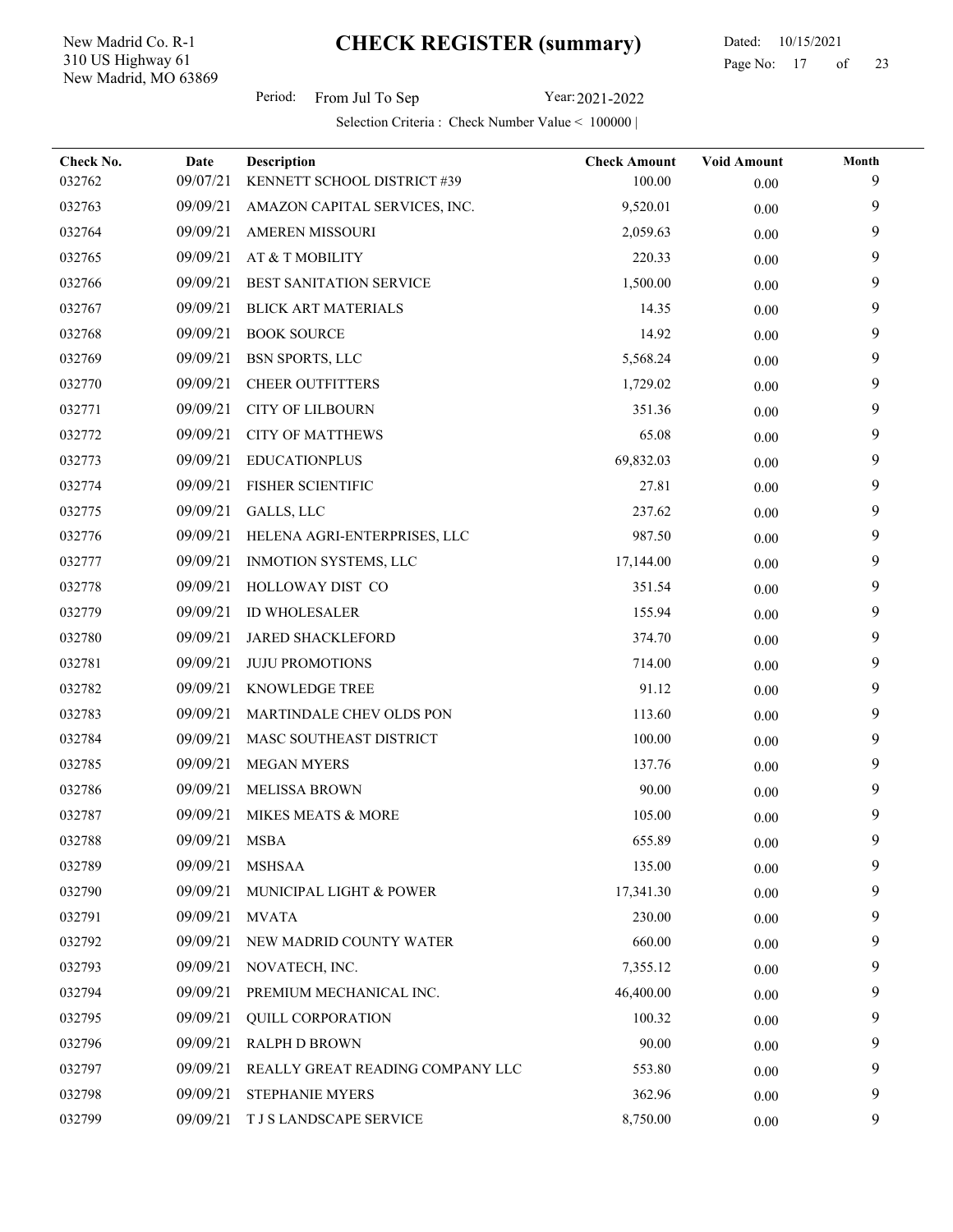New Madrid, MO 63869 310 US Highway 61 New Madrid Co. R-1

l,

Period: From Jul To Sep Year: 2021-2022

| Check No. | <b>Date</b> | Description                        | <b>Check Amount</b> | <b>Void Amount</b> | Month |
|-----------|-------------|------------------------------------|---------------------|--------------------|-------|
| 032800    | 09/09/21    | WHITNEY SMITH                      | 63.76               | $0.00\,$           | 9     |
| 032801    | 09/20/21    | <b>JOHN R MALOYED</b>              | 92.35               | 0.00               | 9     |
| 032802    | 09/16/21    | AED PROFESSIONALS                  | 2,105.10            | 0.00               | 9     |
| 032803    | 09/16/21    | AMAZON CAPITAL SERVICES, INC.      | 4,502.15            | 0.00               | 9     |
| 032804    | 09/16/21    | AMERICAN BAND ACCESSORIES LLC      | 758.35              | 0.00               | 9     |
| 032805    | 09/16/21    | ANW REFRIGERATION SERVICES         | 500.33              | 0.00               | 9     |
| 032806    | 09/16/21    | <b>ARAMARK</b>                     | 1,597.01            | 0.00               | 9     |
| 032807    | 09/16/21    | <b>AUTO TIRE AND PARTS</b>         | 3,381.59            | 0.00               | 9     |
| 032808    | 09/16/21    | <b>BLICK ART MATERIALS</b>         | 725.95              | 0.00               | 9     |
| 032809    | 09/16/21    | <b>BOOTHEEL COLLECTION SPEC</b>    | 580.00              | 0.00               | 9     |
| 032810    | 09/16/21    | <b>BSN SPORTS, LLC</b>             | 216.87              | 0.00               | 9     |
| 032811    | 09/16/21    | C & K BLDG MATERIALS               | 367.08              | $0.00\,$           | 9     |
| 032812    | 09/16/21    | CAPE WINAIR CO.                    | 25.07               | 0.00               | 9     |
| 032813    | 09/16/21    | CENGAGE LEARNING                   | 280.00              | 0.00               | 9     |
| 032814    | 09/16/21    | DECOTA ELECTRIC SUPPLY             | 1,996.00            | 0.00               | 9     |
| 032815    | 09/16/21    | DITTRONICS INC.                    | 1,189.20            | 0.00               | 9     |
| 032816    | 09/16/21    | <b>FARMINGTON BAND BOOSTERS</b>    | 225.00              | 0.00               | 9     |
| 032817    | 09/16/21    | HAMILTON PLUMBING                  | 285.00              | 0.00               | 9     |
| 032818    | 09/16/21    | HEARTLAND PRINTING                 | 408.00              | 0.00               | 9     |
| 032819    | 09/16/21    | LITERACY RESOURCES, LLC            | 87.99               | 0.00               | 9     |
| 032820    | 09/16/21    | HOLLOWAY DIST CO                   | 226.80              | 0.00               | 9     |
| 032821    | 09/16/21    | MCELROY CONSTRUCTION               | 3,500.00            | 0.00               | 9     |
| 032822    | 09/16/21    | MIKES MEATS & MORE                 | 143.00              | 0.00               | 9     |
| 032823    | 09/16/21    | <b>KEVIN FOWLER</b>                | 100.00              | 0.00               | 9     |
| 032824    | 09/16/21    | <b>MSBA</b>                        | 3,479.00            | 0.00               | 9     |
| 032825    | 09/16/21    | MUNICIPAL LIGHT & POWER            | 3,871.17            | 0.00               | 9     |
| 032826    |             | 09/16/21 NEW MADRID FARM AND HOME  | 1,273.28            | 0.00               | 9     |
| 032827    |             | 09/16/21 NOVATECH, INC.            | 15,477.00           | 0.00               | 9     |
| 032828    | 09/16/21    | NCS PEARSON INC.                   | 9,262.50            | $0.00\,$           | 9     |
| 032829    | 09/16/21    | PETTY CASH                         | 250.00              | 0.00               | 9     |
| 032830    | 09/16/21    | POWELL SUPPLY INC.                 | 1,880.60            | 0.00               | 9     |
| 032831    | 09/16/21    | RPCS, INC.                         | 129.34              | 0.00               | 9     |
| 032832    | 09/16/21    | <b>QUILL CORPORATION</b>           | 272.87              | 0.00               | 9     |
| 032833    | 09/16/21    | RIDDELL ALL AMERICAN SPORTS CORP   | 720.28              | 0.00               | 9     |
| 032834    | 09/16/21    | SEMO AUTOMOTIVE PARTS WHSE.        | 341.72              | $0.00\,$           | 9     |
| 032835    | 09/16/21    | SOUTHEAST MISSOURI BAND DIRECTOR'S | 80.00               | 0.00               | 9     |
| 032836    | 09/16/21    | SKILLSUSA MISSOURI                 | 45.00               | 0.00               | 9     |
| 032837    | 09/16/21    | SLUSHER FARM & HOME INC.           | 100.25              | $0.00\,$           | 9     |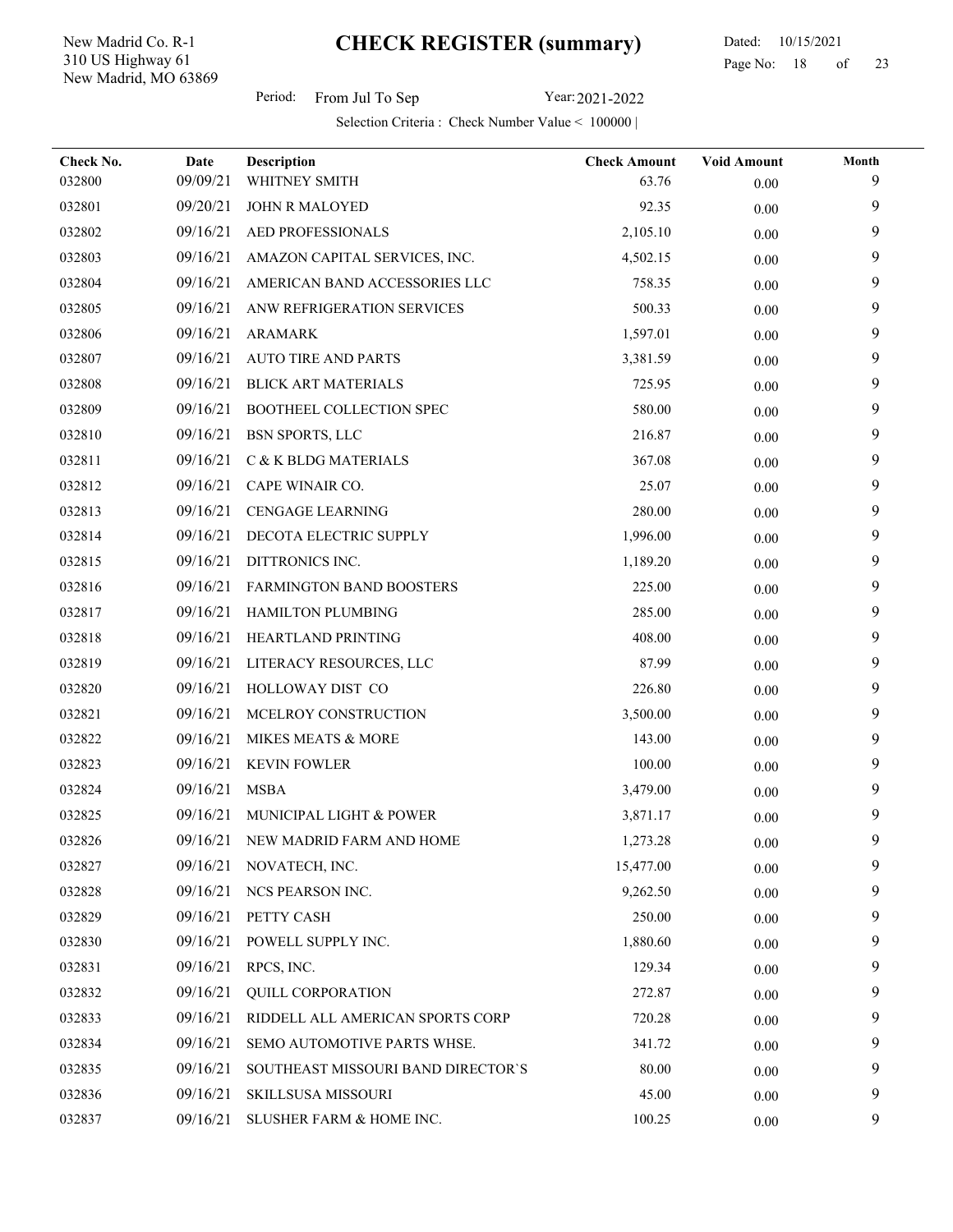New Madrid, MO 63869 310 US Highway 61 New Madrid Co. R-1

l,

 Dated: 10/15/2021 Page No: 19 of

Period: From Jul To Sep Year: 2021-2022

| Check No. | Date     | Description                         | <b>Check Amount</b> | <b>Void Amount</b> | Month |
|-----------|----------|-------------------------------------|---------------------|--------------------|-------|
| 032838    | 09/16/21 | SOUTHEAST MISSOURI BAND ASSOCIATION | 60.00               | 0.00               | 9     |
| 032839    | 09/16/21 | SPRINGFIELD MUSIC, INC.             | 59.94               | 0.00               | 9     |
| 032840    | 09/16/21 | <b>TOOLS 4 READING</b>              | 1,800.00            | 0.00               | 9     |
| 032841    | 09/16/21 | ZOELLNER CONSTRUCTION               | 20,328.05           | 0.00               | 9     |
| 032842    | 09/16/21 | AMAZON CAPITAL SERVICES, INC.       | 564.05              | 0.00               | 9     |
| 032843    | 09/16/21 | <b>BAND SHOPPE</b>                  | 421.25              | 0.00               | 9     |
| 032844    | 09/16/21 | BOOTHEEL COLLECTION SPEC            | 920.00              | 0.00               | 9     |
| 032845    | 09/16/21 | <b>BRYANT BREWER</b>                | 93.00               | 0.00               | 9     |
| 032846    | 09/16/21 | BUSTER KIMBALL PAINTING             | 1,750.00            | 0.00               | 9     |
| 032847    | 09/16/21 | CAPE WINAIR CO.                     | 86.05               | 0.00               | 9     |
| 032847    | 09/23/21 | 32847 is VOIDED                     | 0.00                | 86.05              | 9     |
| 032848    | 09/16/21 | <b>CLAYTON S LIGHTFOOT</b>          | 488.30              | 0.00               | 9     |
| 032849    | 09/16/21 | <b>DARRIN SHIPMAN</b>               | 80.00               | 0.00               | 9     |
| 032850    | 09/24/21 | 32850 is VOIDED                     | 0.00                | 80.00              | 9     |
| 032850    | 09/16/21 | <b>ERIC JOHNSON</b>                 | 80.00               | 0.00               | 9     |
| 032851    | 09/16/21 | <b>ERIC JOHNSON</b>                 | 80.00               | 0.00               | 9     |
| 032852    | 09/16/21 | FOLLETT SCHOOL SOLUTIONS            | 3,874.60            | 0.00               | 9     |
| 032853    | 09/16/21 | <b>JEFF ROSS</b>                    | 20.69               | 0.00               | 9     |
| 032854    | 09/16/21 | KENNY ROGERS CHILDREN CT            | 796.00              | 0.00               | 9     |
| 032855    | 09/16/21 | <b>KIDACCOUNT</b>                   | 9,900.00            | 0.00               | 9     |
| 032856    | 09/16/21 | KIM CAMPBELL                        | 80.00               | 0.00               | 9     |
| 032857    | 09/16/21 | MICHAEL RICHMOND                    | 80.00               | 0.00               | 9     |
| 032858    | 09/16/21 | MICKES O'TOOLE, LLC                 | 364.00              | 0.00               | 9     |
| 032859    | 09/16/21 | <b>MSBA</b>                         | 1,322.33            | 0.00               | 9     |
| 032860    | 09/16/21 | PREMIUM MECHANICAL INC.             | 5,845.30            | 0.00               | 9     |
| 032861    | 09/16/21 | <b>PYWARE 3D</b>                    | 624.00              | 0.00               | 9     |
| 032862    | 09/24/21 | 32862 is VOIDED                     | 0.00                | 80.00              | 9     |
| 032862    | 09/16/21 | <b>SHANE GRISSOM</b>                | 80.00               | 0.00               | 9     |
| 032863    | 09/16/21 | <b>SHANE GRISSOM</b>                | 80.00               | 0.00               | 9     |
| 032864    | 09/16/21 | <b>SHANE GRISSOM</b>                | 80.00               | 0.00               | 9     |
| 032865    | 09/16/21 | <b>SHANE GRISSOM</b>                | 80.00               | 0.00               | 9     |
| 032866    | 09/16/21 | STANDARD DEMOCRAT                   | 367.56              | 0.00               | 9     |
| 032867    | 09/16/21 | SUN LIFE ASSURANCE CO OF CANADA     | 17.55               | 0.00               | 9     |
| 032868    | 09/16/21 | TIMOTHY D GAGE                      | 80.00               | 0.00               | 9     |
| 032869    | 09/16/21 | <b>TIMOTHY D GAGE</b>               | 80.00               | 0.00               |       |
| 032870    | 09/16/21 | TIMOTHY D GAGE                      | 80.00               | 0.00               | 9     |
| 032871    | 09/20/21 | AMERICAN FIDELITY ASSURANCE COMPANY | 375.41              | 0.00               | 9     |
| 032872    | 09/20/21 | AMERICAN FIDELITY ASSURANCE COMPANY | 16,986.69           | $0.00\,$           | 9     |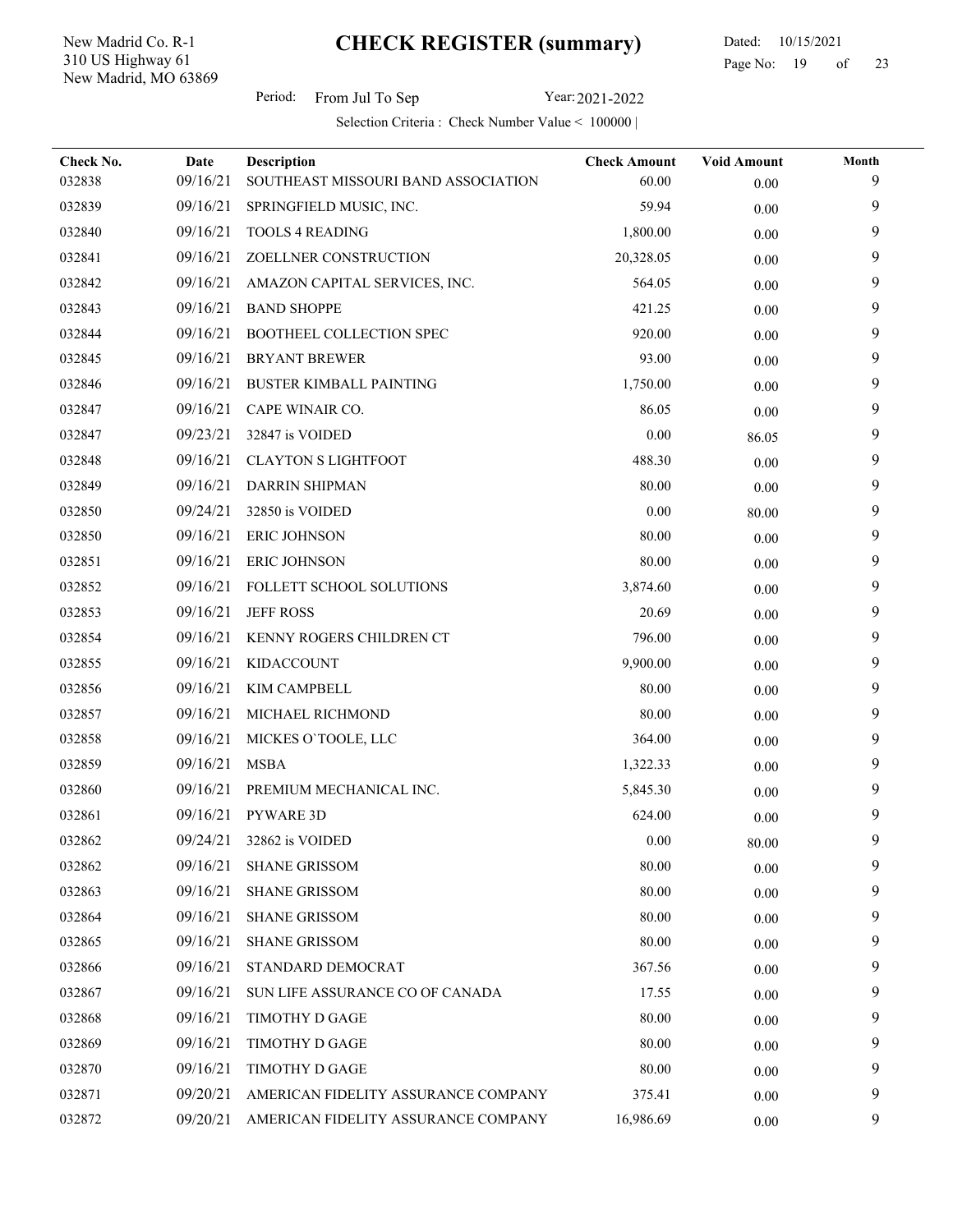New Madrid, MO 63869 310 US Highway 61 New Madrid Co. R-1

l,

 Dated: 10/15/2021 Page No: 20 of

Period: From Jul To Sep Year: 2021-2022

| Check No. | Date     | <b>Description</b>                  | <b>Check Amount</b> | <b>Void Amount</b> | Month |
|-----------|----------|-------------------------------------|---------------------|--------------------|-------|
| 032873    | 09/20/21 | AMERICAN HERITAGE LIFE              | 217.35              | 0.00               | 9     |
| 032874    | 09/20/21 | <b>BANK OF NEW MADRID</b>           | 3,041.00            | 0.00               | 9     |
| 032875    | 09/20/21 | COLONIAL LIFE PROCESSING CENTER     | 96.75               | 0.00               | 9     |
| 032876    | 09/20/21 | <b>CTA</b>                          | 1,600.00            | 0.00               | 9     |
| 032877    | 09/20/21 | EDWARD JONES INVESTMENT             | 270.00              | 0.00               | 9     |
| 032878    | 09/20/21 | FIDELITY SECURITY LIFE INSURANCE CO | 1,688.37            | 0.00               | 9     |
| 032879    | 09/20/21 | FAMILY SUPPORT PAY CTR              | 60.00               | 0.00               | 9     |
| 032880    | 09/20/21 | <b>MARSHA M HOLIMAN</b>             | 72.28               | 0.00               | 9     |
| 032881    | 09/20/21 | MID ATLANTIC TRUST COMPANY          | 6,440.00            | 0.00               | 9     |
| 032882    | 09/20/21 | MO DEPT OF REVENUE                  | 21,860.00           | 0.00               | 9     |
| 032883    | 09/20/21 | NEW MADRID CO R-1                   | 138,791.00          | 0.00               | 9     |
| 032884    | 09/20/21 | NM CTY R-1                          | 110,717.01          | 0.00               | 9     |
| 032885    | 09/20/21 | <b>PEERS</b>                        | 35,802.78           | 0.00               | 9     |
| 032886    | 09/20/21 | PUBLIC SCHOOL RET SYSTEM            | 209,421.19          | 0.00               | 9     |
| 032887    | 09/20/21 | SUN LIFE ASSURANCE CO OF CANADA     | 6,183.30            | 0.00               | 9     |
| 032888    | 09/20/21 | SUN LIFE ASSURANCE CO OF CANADA     | 5,727.60            | 0.00               | 9     |
| 032889    | 09/20/21 | <b>JAMIE D DACUS</b>                | 831.15              | 0.00               | 9     |
| 032890    | 09/23/21 | AMAZON CAPITAL SERVICES, INC.       | 3,259.37            | 0.00               | 9     |
| 032891    | 09/23/21 | <b>AMEREN MISSOURI</b>              | 10,029.23           | 0.00               | 9     |
| 032892    | 09/23/21 | AMERICAN BAND ACCESSORIES LLC       | 93.80               | 0.00               | 9     |
| 032893    | 09/23/21 | <b>ARCHIMAGES</b>                   | 11,851.54           | 0.00               | 9     |
| 032894    | 09/23/21 | AT & T MOBILITY                     | 45.77               | 0.00               | 9     |
| 032895    | 09/23/21 | <b>BSN SPORTS, LLC</b>              | 3,723.00            | 0.00               | 9     |
| 032896    | 09/23/21 | <b>BULTE COMPANY</b>                | 12,250.00           | 0.00               | 9     |
| 032897    | 09/23/21 | HEARTLAND COCA-COLA BOTTLING CO LLC | 839.12              | 0.00               | 9     |
| 032898    | 09/23/21 | DALLAS GABE SMITH                   | 45.00               | 0.00               | 9     |
| 032899    | 09/23/21 | DITTRONICS INC.                     | 315.00              | 0.00               | 9     |
| 032900    | 09/23/21 | DORRIS PLB/MECH INC                 | 450.00              | 0.00               | 9     |
| 032901    | 09/23/21 | FANNIN MUSICAL PRODUCTION LLC       | 5,950.00            | 0.00               | 9     |
| 032902    | 09/23/21 | <b>FBLA-PBL</b>                     | 340.00              | 0.00               | 9     |
| 032903    | 09/23/21 | <b>GOPHER</b>                       | 2,541.28            | 0.00               | 9     |
| 032904    | 09/23/21 | HILLYARD/ST LOUIS                   | 864.48              | 0.00               | 9     |
| 032905    | 09/23/21 | HOLLOWAY DIST CO                    | 2,242.61            | 0.00               | 9     |
| 032906    | 09/23/21 | <b>HOLLY GLASS</b>                  | 100.00              | 0.00               | 9     |
| 032907    | 09/23/21 | <b>JERRY WINBERRY</b>               | 102.21              | 0.00               |       |
| 032908    | 09/23/21 | <b>KAYLA J TUBBS</b>                | 91.75               | 0.00               | 9     |
| 032909    | 09/23/21 | KENNY ROGERS CHILDREN CT            | 41.75               | 0.00               | 9     |
| 032910    | 09/23/21 | KINDER SIGNS & DESIGNS              | 480.00              | 0.00               | 9     |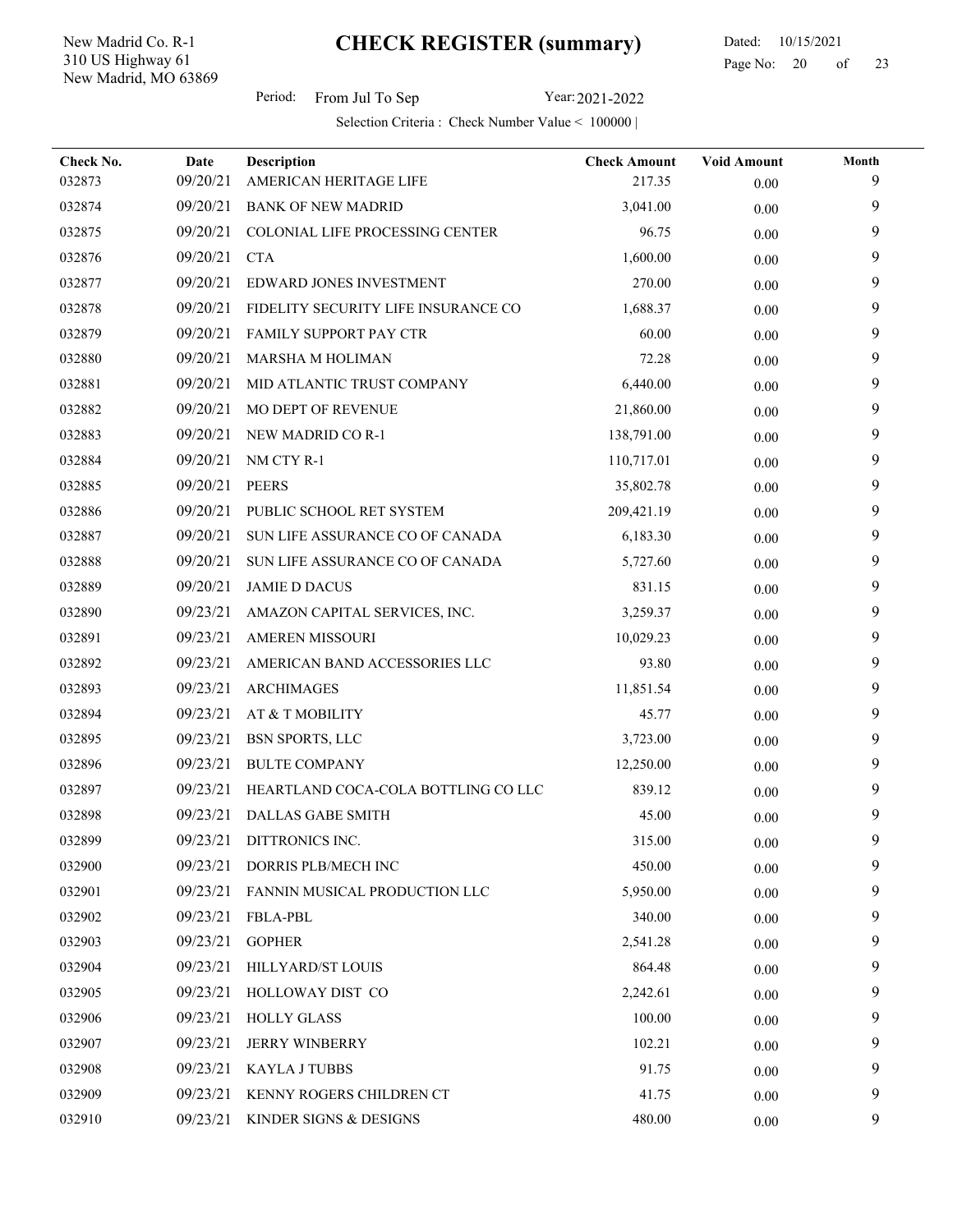New Madrid, MO 63869 310 US Highway 61 New Madrid Co. R-1

 Dated: 10/15/2021 Page No: 21 of

Period: From Jul To Sep Year: 2021-2022

| Check No.<br>032911 | Date<br>09/23/21 | Description<br><b>LAKESHORE LEARNING</b> | <b>Check Amount</b><br>39.99 | <b>Void Amount</b><br>0.00 | Month<br>9 |
|---------------------|------------------|------------------------------------------|------------------------------|----------------------------|------------|
| 032912              | 09/23/21         | <b>LANGFORD MECH &amp; METAL</b>         | 1,017.90                     | 0.00                       | 9          |
| 032913              | 09/23/21         | MFA OIL COMPANY                          | 10,393.79                    | 0.00                       | 9          |
| 032914              | 09/23/21         | <b>MIDWEST BUS SALES</b>                 | 201.07                       | 0.00                       | 9          |
| 032915              | 09/23/21         | <b>MSBA</b>                              | 45.00                        | 0.00                       | 9          |
| 032916              | 09/23/21         | NATIONAL RESTAURANT ASSOCIATION          | 240.00                       | $0.00\,$                   | 9          |
| 032917              | 09/23/21         | NEC CLOUD COMMUNICATIONS AMERICA         | 459.60                       | 0.00                       | 9          |
| 032918              | 09/23/21         | NOVATECH, INC.                           | 69.00                        | $0.00\,$                   | 9          |
| 032919              | 09/23/21         | PERMA BOUND                              | 2,344.88                     | 0.00                       | 9          |
| 032920              | 09/23/21         | POWELL SUPPLY INC.                       | 292.82                       | 0.00                       | 9          |
| 032921              | 09/23/21         | PREMIUM MECHANICAL INC.                  | 2,615.30                     | 0.00                       | 9          |
| 032922              | 09/23/21         | QUILL CORPORATION                        | 1,314.21                     | 0.00                       | 9          |
| 032923              | 09/23/21         | S & S ACTIVE WEAR, LLC                   | 668.99                       | 0.00                       | 9          |
| 032924              | 09/23/21         | SAVVAS LEARNING CO LLC                   | 1,059.70                     | $0.00\,$                   | 9          |
| 032925              | 09/23/21         | <b>SHOW ME CENTER</b>                    | 255.00                       | 0.00                       | 9          |
| 032926              | 09/23/21         | SOUTHEAST MISSOURI STATE UNIVERSITY      | 69.00                        | $0.00\,$                   | 9          |
| 032927              | 09/23/21         | SPORTS FACILITIES GROUP INC              | 713.00                       | $0.00\,$                   | 9          |
| 032928              | 09/23/21         | <b>STUDIES WEEKLY</b>                    | 733.50                       | 0.00                       | 9          |
| 032929              | 09/23/21         | SYNOVIA SOLUTIONS, LLC                   | 258.00                       | 0.00                       | 9          |
| 032930              | 09/23/21         | <b>INTERSTATE BILLING SERVICE</b>        | 712.82                       | 0.00                       | 9          |
| 032931              | 09/23/21         | <b>TOBY HEEB</b>                         | 30.44                        | 0.00                       | 9          |
| 032932              | 09/23/21         | <b>TONY HURT</b>                         | 175.00                       | $0.00\,$                   | 9          |
| 032933              | 09/23/21         | <b>TROX</b>                              | 1,029.00                     | $0.00\,$                   | 9          |
| 032934              | 09/23/21         | <b>US CUTTER</b>                         | 153.50                       | 0.00                       | 9          |
| 032935              | 09/23/21         | WINSUPPLY OF CAPE GIRARDEAU              | 86.05                        | 0.00                       | 9          |
| 032936              | 09/27/21         | <b>KEITH MCMAHON</b>                     | 80.00                        | 0.00                       | 9          |
| 032937              |                  | 09/27/21 KEVIN WILLIAMS                  | 80.00                        | 0.00                       | 9          |
| 032938              | 09/29/21         | <b>COMMERCE BANK</b>                     | 13,508.69                    | $0.00\,$                   | 9          |
| 032939              | 09/30/21         | ALLIANCE REHAB & MEDICAL EQUIP.          | 3,584.00                     | $0.00\,$                   | 9          |
| 032940              | 09/30/21         | AMAZON CAPITAL SERVICES, INC.            | 9,061.03                     | $0.00\,$                   | 9          |
| 032941              | 09/30/21         | AMERICAN BAND ACCESSORIES LLC            | 80.85                        | 0.00                       | 9          |
| 032942              | 09/30/21         | ANW REFRIGERATION SERVICES               | 810.12                       | 0.00                       | 9          |
| 032943              | 09/30/21         | <b>ARCHIMAGES</b>                        | 101,670.02                   | $0.00\,$                   | 9          |
| 032944              | 09/30/21         | AT & T MOBILITY                          | 263.92                       | 0.00                       | 9          |
| 032945              | 09/30/21         | <b>BRIDGETT MASTERSON</b>                | 73.44                        | $0.00\,$                   | 9          |
| 032946              | 09/30/21         | <b>BSN SPORTS, LLC</b>                   | 461.47                       | $0.00\,$                   | 9          |
| 032947              | 09/30/21         | <b>BUREAU OF ED &amp; RESEARCH</b>       | 978.00                       | $0.00\,$                   | 9          |
| 032948              | 09/30/21         | CAPITOL PLAZA HOTEL                      | 112.72                       | $0.00\,$                   | 9          |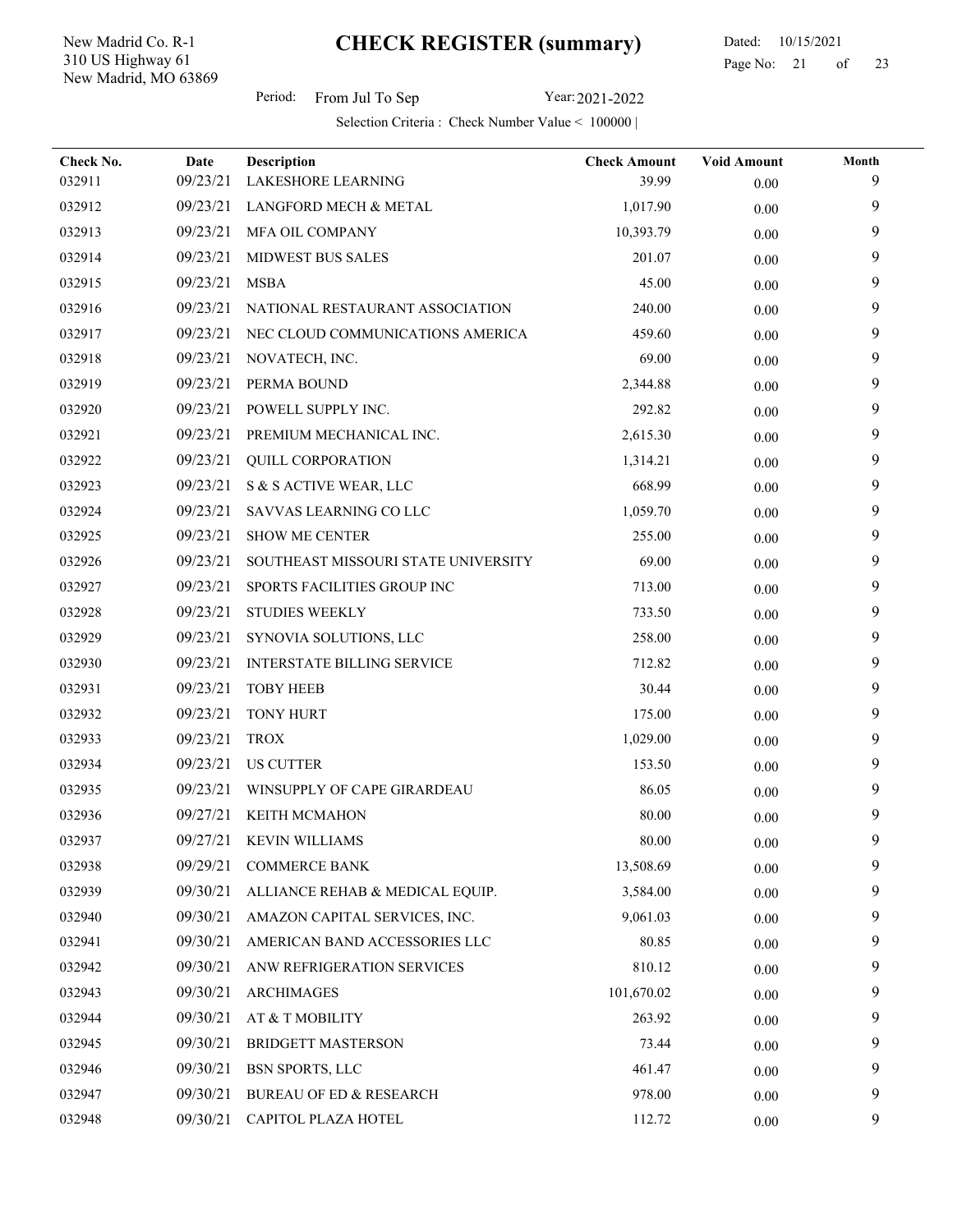New Madrid, MO 63869 310 US Highway 61 New Madrid Co. R-1

#### Dated: 10/15/2021 Page No: 22 of

Period: From Jul To Sep Year: 2021-2022

| Check No.<br>032949 | Date<br>09/30/21 | Description<br>CENTRAL STATES BUS SALES INC. | <b>Check Amount</b><br>1,817.58 | <b>Void Amount</b><br>0.00 | Month<br>9 |
|---------------------|------------------|----------------------------------------------|---------------------------------|----------------------------|------------|
| 032950              | 09/30/21         | <b>CHRIS NANCE</b>                           | 35.79                           | 0.00                       | 9          |
| 032951              | 09/30/21         | <b>CHRISTIE KENEDY</b>                       | 250.00                          | 0.00                       | 9          |
| 032952              | 09/30/21         | HEARTLAND COCA-COLA BOTTLING CO LLC          | 1,141.10                        | 0.00                       | 9          |
| 032953              | 09/30/21         | <b>DAN MACHIRAN</b>                          | 45.00                           | 0.00                       | 9          |
| 032954              | 09/30/21         | <b>DAVES GROCERY</b>                         | 426.17                          | $0.00\,$                   | 9          |
| 032955              | 09/30/21         | <b>DESTINATION ATHLETE</b>                   | 1,440.00                        | 0.00                       | 9          |
| 032956              | 09/30/21         | <b>ELIZABETH RILEY</b>                       | 250.00                          | 0.00                       | 9          |
| 032957              | 09/30/21         | <b>GLORIA HOUSTON</b>                        | 49.74                           | $0.00\,$                   | 9          |
| 032958              | 09/30/21         | HEATHER SCHUERENBERG<br>407.25               |                                 | 0.00                       | 9          |
| 032959              | 09/30/21         | <b>HOBART SALES &amp; SERVICES</b>           | 1,937.25                        | 0.00                       | 9          |
| 032960              | 09/30/21         | HOLLOWAY DIST CO                             | 1,814.51                        | 0.00                       | 9          |
| 032961              | 09/30/21         | <b>JERRY WINBERRY</b>                        | 58.50                           | 0.00                       | 9          |
| 032962              | 09/30/21         | <b>JUJU PROMOTIONS</b>                       | 180.00                          | 0.00                       | 9          |
| 032963              | 09/30/21         | KANSAS CITY AUDIO-VISUAL                     | 3,002.40                        | 0.00                       | 9          |
| 032964              | 09/30/21         | KATHERINE STANLEY                            | 53.76                           | 0.00                       | 9          |
| 032965              | 09/30/21         | KINDER SIGNS & DESIGNS                       | 135.00                          | 0.00                       | 9          |
| 032966              | 09/30/21         | KOEHLER ENGINEERING                          | 17,080.00                       | 0.00                       | 9          |
| 032967              | 09/30/21         | LISA COX                                     | 63.00                           | 0.00                       | 9          |
| 032968              | 09/30/21         | <b>LISA GODWIN</b>                           | 68.49                           | 0.00                       | 9          |
| 032969              | 09/30/21         | MCGRAW HILL SCHOOL EDUCATION                 | 3,248.42                        | 0.00                       | 9          |
| 032970              | 09/30/21         | <b>MEGAN MYERS</b>                           | 144.00                          | $0.00\,$                   | 9          |
| 032971              | 09/30/21         | METRO ELECTRIC SUPPLY                        | 1,012.80                        | 0.00                       | 9          |
| 032972              | 09/30/21         | <b>MIDWEST BUS SALES</b>                     | 422.58                          | 0.00                       | 9          |
| 032973              | 09/30/21         | <b>MSBA</b>                                  | 19.00                           | 0.00                       | 9          |
| 032974              | 09/30/21         | <b>NICK MACHIRAN</b>                         | 45.00                           | 0.00                       | 9          |
| 032975              |                  | 09/30/21 OPAA FOOD MANAGEMENT INC            | 14,824.32                       | 0.00                       | 9          |
| 032976              | 09/30/21         | PERMA BOUND                                  | 105.60                          | 0.00                       | 9          |
| 032977              | 09/30/21         | PETTY CASH                                   | 480.00                          | $0.00\,$                   | 9          |
| 032978              | 09/30/21         | PETTY CASH                                   | 235.00                          | $0.00\,$                   | 9          |
| 032978              | 09/30/21         | 32978 is VOIDED                              | 0.00                            | 235.00                     | 9          |
| 032979              | 09/30/21         | PREMIUM MECHANICAL INC.                      | 378.20                          | 0.00                       | 9          |
| 032980              | 09/30/21         | <b>QUILL CORPORATION</b>                     | 126.93                          | 0.00                       | 9          |
| 032981              | 09/30/21         | ROTH RESTAURANT SUPPLY                       | 2,461.00                        | 0.00                       | 9          |
| 032982              | 09/30/21         | SHERWIN WILLIAMS                             | 477.37                          | $0.00\,$                   | 9          |
| 032983              | 09/30/21         | <b>SKILLSUSA MISSOURI</b>                    | 200.00                          | $0.00\,$                   | 9          |
| 032984              | 09/30/21         | <b>STANS CARPET</b>                          | 2,928.17                        | $0.00\,$                   | 9          |
| 032985              | 09/30/21         | <b>STEVEN ELDER</b>                          | 250.00                          | $0.00\,$                   | 9          |